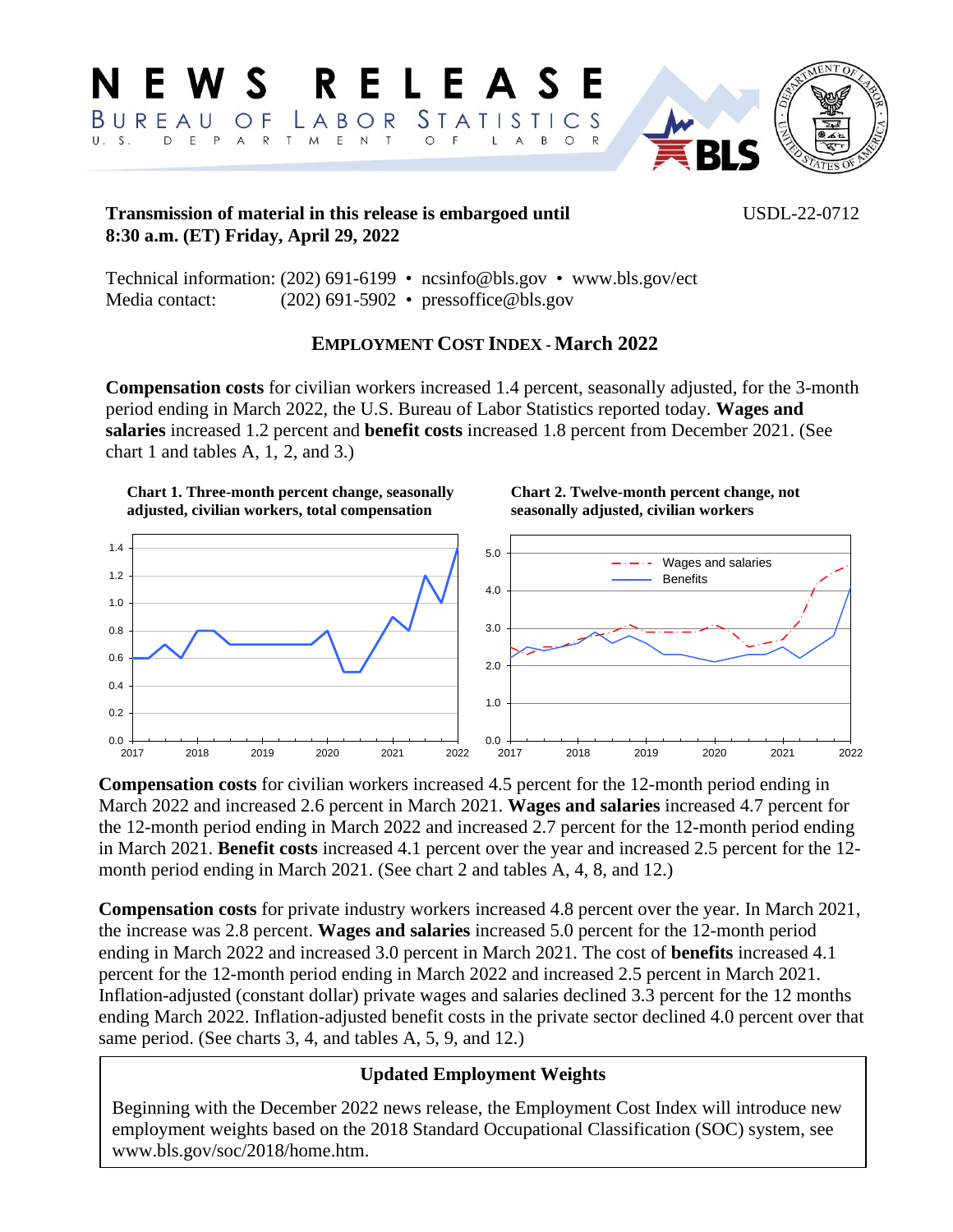





Among private industry **occupational groups,** compensation cost increases for the 12-month period ending in March 2022 ranged from 4.0 percent for natural resources, construction, and maintenance occupations to 7.8 percent for service occupations. (See table 5.)

**Compensation costs** for state and local government workers increased 3.2 percent for the 12-month period ending in March 2022, compared with an increase of 2.0 percent in March 2021. **Wages and salaries** increased 3.1 percent for the 12 month period ending in March 2022 and 1.6 percent a year ago. **Benefit costs**  increased 3.5 percent for the 12-month period ending in March 2022. The prior year increase was 2.6 percent. (See chart 5 and tables A, 7, 11, and 12.)





|  |                  |  | Table A. Major series of the Employment Cost Index |  |  |
|--|------------------|--|----------------------------------------------------|--|--|
|  | [Percent change] |  |                                                    |  |  |

| Category                      | 3-month.<br>seasonally<br>adjusted |              |              | 12-month, not seasonally<br>adjusted, current dollar |              | 12-month, not seasonally<br>adjusted, constant dollar |              |              |  |
|-------------------------------|------------------------------------|--------------|--------------|------------------------------------------------------|--------------|-------------------------------------------------------|--------------|--------------|--|
|                               | Dec.<br>2021                       | Mar.<br>2022 | Mar.<br>2021 | Dec.<br>2021                                         | Mar.<br>2022 | Mar.<br>2021                                          | Dec.<br>2021 | Mar.<br>2022 |  |
| Civilian workers <sup>1</sup> |                                    |              |              |                                                      |              |                                                       |              |              |  |
| Compensation <sup>2</sup>     | 1.0                                | 1.4          | 2.6          | 4.0                                                  | 4.5          | 0.1                                                   | $-2.9$       | $-3.7$       |  |
| Wages and salaries            | 1.0                                | 1.2          | 2.7          | 4.5                                                  | 4.7          | 0.1                                                   | $-2.3$       | $-3.6$       |  |
|                               | 0.9                                | 1.8          | 2.5          | 2.8                                                  | 4.1          | $-0.1$                                                | $-3.9$       | $-4.2$       |  |
| <b>Private industry</b>       |                                    |              |              |                                                      |              |                                                       |              |              |  |
| Compensation <sup>2</sup>     | 1.1                                | 1.4          | 2.8          | 4.4                                                  | 4.8          | 0.2                                                   | $-2.5$       | $-3.5$       |  |
| Wages and salaries            | 1.1                                | 1.3          | 3.0          | 5.0                                                  | 5.0          | 0.4                                                   | $-1.9$       | $-3.3$       |  |
|                               | 0.9                                | 1.9          | 2.5          | 2.9                                                  | 4.1          | $-0.2$                                                | $-3.8$       | $-4.0$       |  |
|                               |                                    |              | 2.1          | 0.4                                                  | 2.2          |                                                       |              |              |  |
| State and local government    |                                    |              |              |                                                      |              |                                                       |              |              |  |
| Compensation <sup>2</sup>     | 0.7                                | 1.1          | 2.0          | 2.6                                                  | 3.2          | $-0.6$                                                | $-4.2$       | $-4.9$       |  |
| Wages and salaries            | 0.7                                | 0.9          | 1.6          | 2.7                                                  | 3.1          | $-1.0$                                                | $-4.1$       | $-5.1$       |  |
|                               | 0.9                                | 1.5          | 2.6          | 2.5                                                  | 3.5          | 0.1                                                   | $-4.3$       | $-4.7$       |  |

<sup>1</sup> Includes private industry and state and local government.

<sup>2</sup> Includes wages and salaries and benefits.

Note: All estimates in the table can be found in the public database at www.bls.gov/ncs/ect/data.htm. Dashes indicate data not available.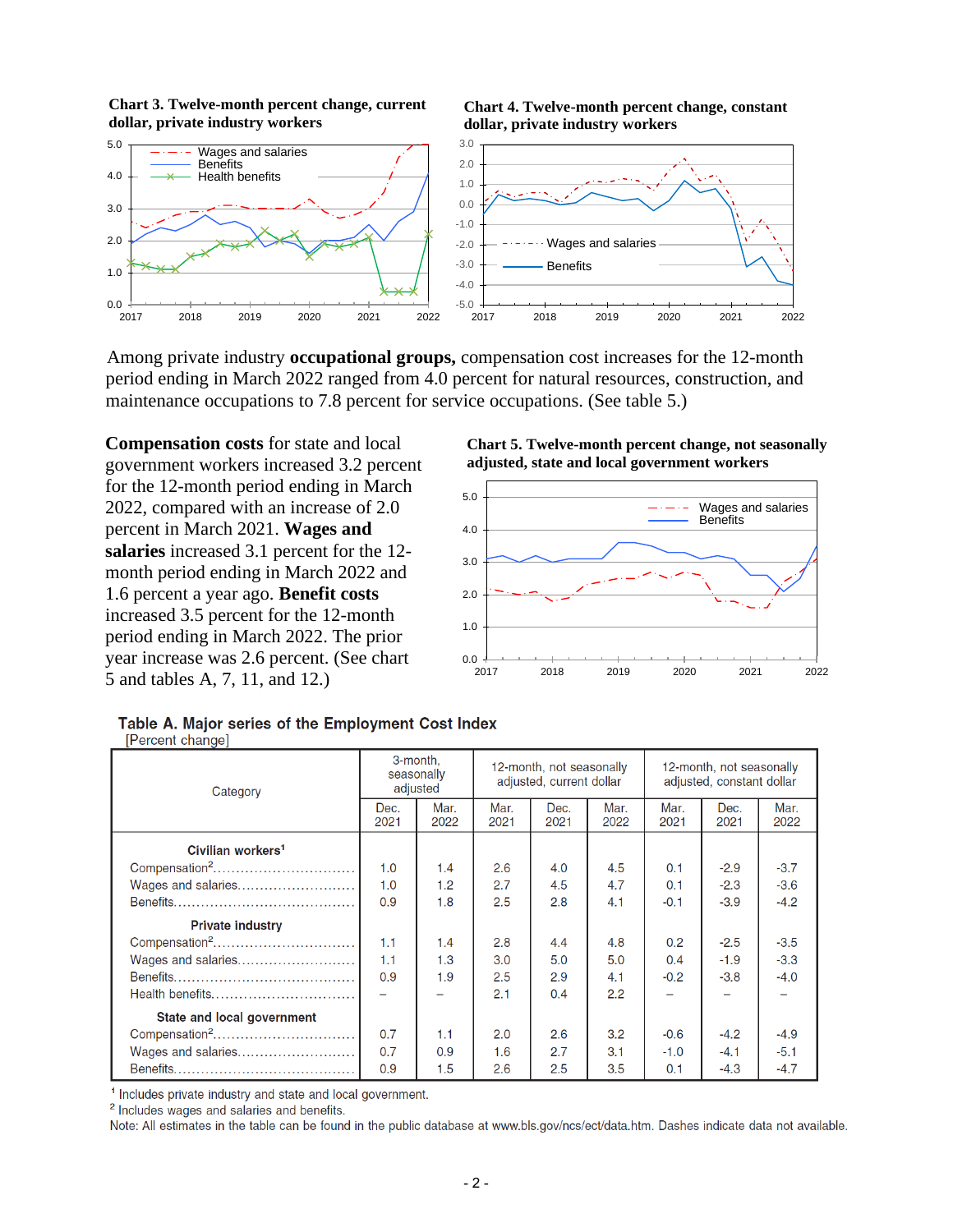## **TECHNICAL NOTE**

The Employment Cost Index (ECI) measures the change in the cost of labor, free from the influence of employment shifts among occupations and industries. For information on survey concepts, coverage, methods, nonresponse adjustment, and imputation see *National Compensation Measures Handbook of Methods* at [www.bls.gov/opub/hom/ncs/home.htm.](https://www.bls.gov/opub/hom/ncs/home.htm)

### Sample size

Data for this reference period were collected from a probability sample of approximately 29,800 occupational observations selected from a sample of about 7,400 private industry establishments and approximately 7,700 occupational observations selected from a sample of about 1,400 state and local government establishments that provided data at the initial interview. Beginning December 2021, an additional (fourth) private industry sample is used in estimation to mitigate the impact of decreasing response rates.

### Standard errors

To assist users in ascertaining the reliability of ECI series, standard errors of all current quarter not seasonally adjusted 3- and 12-month percent change series are also available, se[e](https://www.bls.gov/ncs/ect/ectvar.htm) [www.bls.gov/ncs/ect/ectvar.htm](https://www.bls.gov/ncs/ect/ectvar.htm) and the database query tool at [www.bls.gov/ncs/ect/data.htm.](https://www.bls.gov/ncs/ect/data.htm) Standard errors provide users a measure of the precision of an estimate to ensure that it is within an acceptable range for their intended purpose.

## Historical listings

Historical listings are available at [www.bls.gov/ect/#tables.](https://www.bls.gov/ect/#tables) The continuous occupational and industry series listing uses the Standard Industrial Classification (SIC) Manual and Occupational Classification System (OCS) series from 1975 through 2005 and the North American Industry Classification System (NAICS) and Standard Occupational Classification (SOC) from 2006 to the present. It provides the official series deemed continuous after the change in classification systems. For more information on the criteria used in defining continuous series, see the article published in the *Monthly Labor Review* at [www.bls.gov/opub/mlr/2006/04/art2full.pdf.](https://www.bls.gov/opub/mlr/2006/04/art2full.pdf)

## Employer Costs for Employee Compensation data

The costs per hour worked of compensation components are published as part of the Employer Costs for Employee Compensation (ECEC) news release. The ECEC release dates are available at [www.bls.gov/schedule/news\\_release/ecec.htm.](https://www.bls.gov/schedule/news_release/ecec.htm) Historical ECEC data are available in xlsx format at [www.bls.gov/ect/#tables.](https://www.bls.gov/ect/#tables) Since the ECEC is calculated with current employment weights rather than the fixed weights used in computing the ECI, year-to-year changes in the cost levels usually differ from those in the ECI.

## Fixed employment weights

For additional information on the use of fixed employment weights in computing the ECI, see [www.bls.gov/opub/mlr/2016/article/introducing-2012-fixed-employment-weights-for-the](https://www.bls.gov/opub/mlr/2016/article/introducing-2012-fixed-employment-weights-for-the-employment-cost-index.htm)[employment-cost-index.htm.](https://www.bls.gov/opub/mlr/2016/article/introducing-2012-fixed-employment-weights-for-the-employment-cost-index.htm)

### Additional information

Starting with the ECI March 2022 release, inflation-adjusted or constant dollar estimates are available in the database at [www.bls.gov/ncs/ect/data.htm.](https://www.bls.gov/ncs/ect/data.htm) ECI release dates are available on the release calendar at [www.bls.gov/schedule/news\\_release/eci.htm.](https://www.bls.gov/schedule/news_release/eci.htm) Subscribe to receive the BLS Economic News Release email at [public.govdelivery.com/accounts/USDOLBLS/subscriber/new.](https://public.govdelivery.com/accounts/USDOLBLS/subscriber/new) If you are deaf, hard of hearing, or have a speech disability, please dial 7-1-1 to access telecommunications relay services.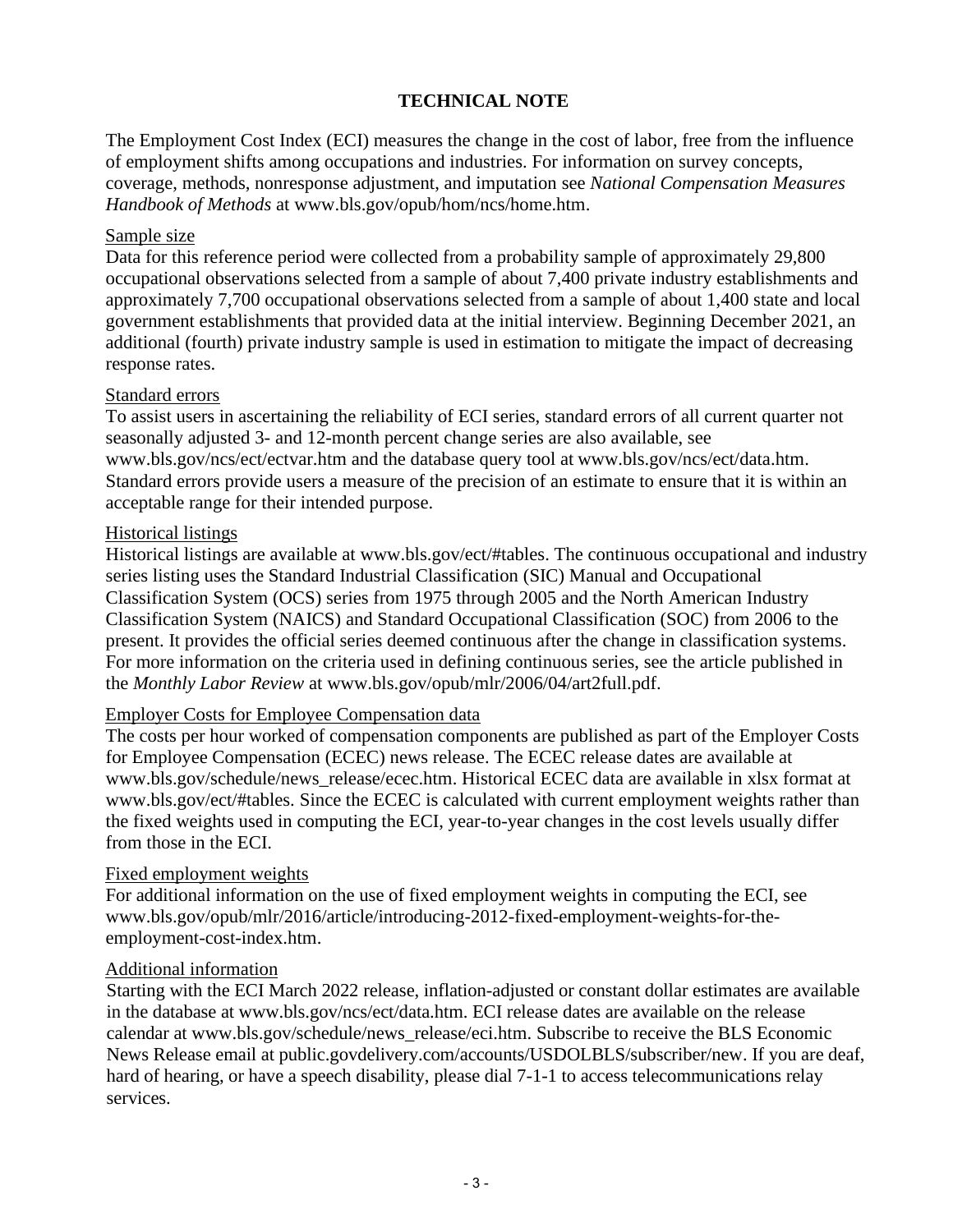### **Table 1. Employment Cost Index for total compensation, by occupational group and industry<sup>1</sup>**

[Seasonally adjusted]

|                                                                                                     |                | Indexes<br>(Dec.2005=100) |              |              |              | Percent changes for 3-months ended- |              |              |              |              |              |
|-----------------------------------------------------------------------------------------------------|----------------|---------------------------|--------------|--------------|--------------|-------------------------------------|--------------|--------------|--------------|--------------|--------------|
| Occupational group and industry                                                                     | Dec.<br>2021   | Mar.<br>2022              | Mar.<br>2020 | Jun.<br>2020 | Sep.<br>2020 | Dec.<br>2020                        | Mar.<br>2021 | Jun.<br>2021 | Sep.<br>2021 | Dec.<br>2021 | Mar.<br>2022 |
| <b>Civilian workers</b>                                                                             |                |                           |              |              |              |                                     |              |              |              |              |              |
|                                                                                                     | 148.0          | 150.1                     | 0.8          | 0.5          | 0.5          | 0.7                                 | 0.9          | 0.8          | 1.2          | 1.0          | 1.4          |
| <b>Industry</b>                                                                                     |                |                           |              |              |              |                                     |              |              |              |              |              |
| Goods-producing industries <sup>3</sup>                                                             | 144.1          | 146.2                     | 0.6          | 0.7          | 0.4          | 0.6                                 | 0.7          | 1.0          | 1.0          | 0.9          | 1.5          |
| Manufacturing                                                                                       | 143.6          | 146.2                     | 0.6          | 0.7          | 0.4          | 0.7                                 | 0.6          | 0.9          | 1.3          | 0.8          | 1.8          |
| Service-providing industries <sup>4</sup>                                                           | 148.9          | 151.0                     | 0.8          | 0.5          | 0.6          | 0.7                                 | 1.0          | 0.6          | 1.4          | 0.9          | 1.4          |
| Education and health services                                                                       | 146.5          | 148.4                     | 0.8          | 0.2          | 0.6          | 0.6                                 | 0.6          | 0.6          | 1.0          | 1.0          | 1.3          |
| Educational services                                                                                | 145.9          | 147.5                     | 0.8          | 0.6          | 0.2          | 0.6                                 | 0.5          | 0.5          | 0.8          | 0.6          | 1.1          |
| Elementary and secondary                                                                            |                |                           |              |              |              |                                     |              |              |              |              |              |
| schools<br>Junior colleges, colleges,<br>universities, and professional                             | 146.5          | 148.0                     | 0.7          | 0.6          | 0.4          | 0.6                                 | 0.5          | 0.6          | 0.6          | 0.6          | 1.0          |
| schools                                                                                             | 144.6          | 146.1                     | 0.7          | 0.5          | $-0.3$       | 0.4                                 | 0.4          | 0.4          | 1.1          | 0.6          | 1.0          |
| Health care and social                                                                              |                |                           |              |              |              |                                     |              |              |              |              |              |
| assistance                                                                                          | 147.2          | 149.4                     | 0.7          | $-0.1$       | 1.1          | 0.5                                 | 0.8          | 0.9          | 1.2          | 1.5          | 1.5          |
| Hospitals                                                                                           | 147.7          | 149.8                     | 0.5          | 0.8          | 0.5          | 0.4                                 | 0.9          | 0.8          | 1.0          | 1.5          | 1.4          |
| Nursing and residential care                                                                        |                |                           |              |              |              |                                     |              |              |              |              |              |
| facilities<br>Public administration                                                                 | 146.3<br>150.8 | 148.8<br>153.1            | 0.7<br>0.8   | 0.7<br>0.6   | 0.7<br>0.5   | 0.8<br>0.5                          | 0.9<br>0.3   | 1.2<br>0.7   | 1.6<br>0.7   | 1.7<br>0.7   | 1.7<br>1.5   |
|                                                                                                     |                |                           |              |              |              |                                     |              |              |              |              |              |
| <b>Private industry workers</b>                                                                     |                |                           |              |              |              |                                     |              |              |              |              |              |
|                                                                                                     | 147.9          | 150.0                     | 0.9          | 0.4          | 0.6          | 0.7                                 | 1.1          | 0.8          | 1.4          | 1.1          | 1.4          |
| <b>Occupational group</b>                                                                           |                |                           |              |              |              |                                     |              |              |              |              |              |
| Management, professional, and                                                                       | 144.6          | 146.5                     | 0.7          | 0.3          | 0.5          | 0.5                                 | 0.6          | 0.7          | 1.3          | 0.8          | 1.3          |
| Management, business, and                                                                           |                |                           |              |              |              |                                     |              |              |              |              |              |
| financial                                                                                           | 146.0          | 147.9                     | 0.6          | 0.4          | 0.3          | 0.5                                 | 0.6          | 0.8          | 1.4          | 0.6          | 1.3          |
| Professional and related                                                                            | 143.6          | 145.4                     | 0.7          | 0.2          | 0.6          | 0.5                                 | 0.8          | 0.6          | 1.1          | 1.1          | 1.3          |
| Sales and office                                                                                    | 150.0          | 152.5                     | 1.1          | 0.6          | 0.4          | 1.1                                 | 1.8          | 0.3          | 1.3          | 1.1          | 1.7          |
| Sales and related                                                                                   | 147.1          | 150.0                     | 1.6          | 0.6          | 0.1          | 1.4                                 | 3.3          | $-0.4$       | 1.4          | 1.0          | 2.0          |
| Office and administrative support                                                                   | 151.9          | 154.1                     | 0.7          | 0.6          | 0.5          | 0.8                                 | 0.8          | 0.9          | 1.2          | 1.2          | 1.4          |
| Natural resources, construction, and<br>maintenance                                                 | 146.7          | 148.5                     | 1.0          | 0.2          | 0.6          | 0.6                                 | 1.0          | 0.8          | 1.0          | 0.9          | 1.2          |
| Construction, extraction, farming,<br>fishing, and forestry occupations                             | 146.7          | 148.4                     | 1.2          | $-0.5$       | 0.6          | 0.6                                 | 0.8          | 1.1          | 1.0          | 0.9          | 1.2          |
| Installation, maintenance, and<br>repair                                                            | 146.8          | 148.6                     | 0.8          | 1.0          | 0.6          | 0.6                                 | 1.1          | 0.6          | 0.9          | 1.0          | 1.2          |
| Production, transportation, and                                                                     |                |                           |              |              |              |                                     |              |              |              |              |              |
| material moving                                                                                     | 150.9          | 153.2                     | 0.9          | 0.9          | 0.6          | 0.9                                 | 0.8          | 1.2          | 1.4          | 1.3          | 1.5          |
| Production                                                                                          | 147.5          | 149.8                     | 0.8          | 0.9          | 0.7          | 0.8                                 | 0.9          | 1.4          | 1.5          | 1.2          | 1.6          |
| Transportation and material<br>$moving \dots \dots \dots \dots \dots \dots \dots \dots \dots \dots$ | 155.1          | 157.4                     | 0.9          | 0.8          | 0.7          | 1.0                                 | 0.6          | 1.1          | 1.5          | 1.4          | 1.5          |
| Service occupations                                                                                 | 156.0          | 159.0                     | 0.8          | 0.9          | 0.8          | 1.0                                 | 1.3          | 1.7          | 1.9          | 2.0          | 1.9          |
| <b>Industry</b>                                                                                     |                |                           |              |              |              |                                     |              |              |              |              |              |
| Goods-producing industries <sup>3</sup>                                                             | 144.1          | 146.2                     | 0.6          | 0.6          | 0.5          | 0.6                                 | 0.7          | 0.9          | 1.1          | 0.9          | 1.5          |
| Construction                                                                                        | 145.2          | 146.4                     | 0.5          | 0.7          | 0.5          | 0.6                                 | 0.9          | 0.9          | 0.6          | 1.0          | 0.8          |
| Manufacturing                                                                                       | 143.6          | 146.2                     | 0.6          | 0.7          | 0.4          | 0.7                                 | 0.6          | 0.9          | 1.3          | 0.8          | 1.8          |
| Aircraft manufacturing                                                                              | 134.8          | 137.7                     | $-1.4$       | 1.2          | 0.9          | 0.4                                 | 0.8          | 0.5          | 7.0          | 0.4          | $2.2\,$      |
| Service-providing industries <sup>5</sup>                                                           | 149.0          | 151.1                     | 0.9          | 0.5          | 0.6          | 0.7                                 | 1.2          | 0.7          | 1.5          | 1.1          | 1.4          |
| Trade, transportation, and utilities                                                                | 152.7          | 155.1                     | 0.8          | 0.8          | 0.5          | 0.9                                 | 0.9          | 1.2          | 1.3          | 1.7          | 1.6          |
| Wholesale trade                                                                                     | 145.9          | 148.6                     | 0.8          | 1.0          | 0.1          | 0.4                                 | 1.0          | 1.6          | 1.1          | 1.5          | 1.9          |
| Retail trade                                                                                        | 155.9          | 158.7                     | 0.8          | 0.7          | 0.7          | 1.3                                 | 1.1          | 1.1          | 1.7          | $2.2\,$      | 1.8          |
| Transportation and warehousing.                                                                     | 154.4          | 155.8                     | 0.9          | 1.0          | 0.4          | 1.0                                 | 0.4          | 0.7          | 1.1          | 1.0          | 0.9          |
|                                                                                                     | 159.1          | 160.6                     | 0.3          | 0.9          | 0.5          | 0.7                                 | 0.6          | 0.6          | 1.0          | 0.7          | 0.9          |
| Information                                                                                         | 145.2          | 147.0                     | 0.7          | 0.9          | 0.6          | 0.9                                 | 0.8          | 0.5          | 1.3          | 0.9          | 1.2          |
| Financial activities                                                                                | 146.8          | 148.3                     | 0.4          | 0.7          | 0.5          | 0.8                                 | 3.2          | $-1.6$       | 2.1          | $-0.5$       | 1.0          |
| Finance and insurance                                                                               | 147.4          | 148.7                     | 0.4          | 0.7          | 0.5          | 0.8                                 | 3.8          | $-2.0$       | 2.3          | $-0.9$       | 0.9          |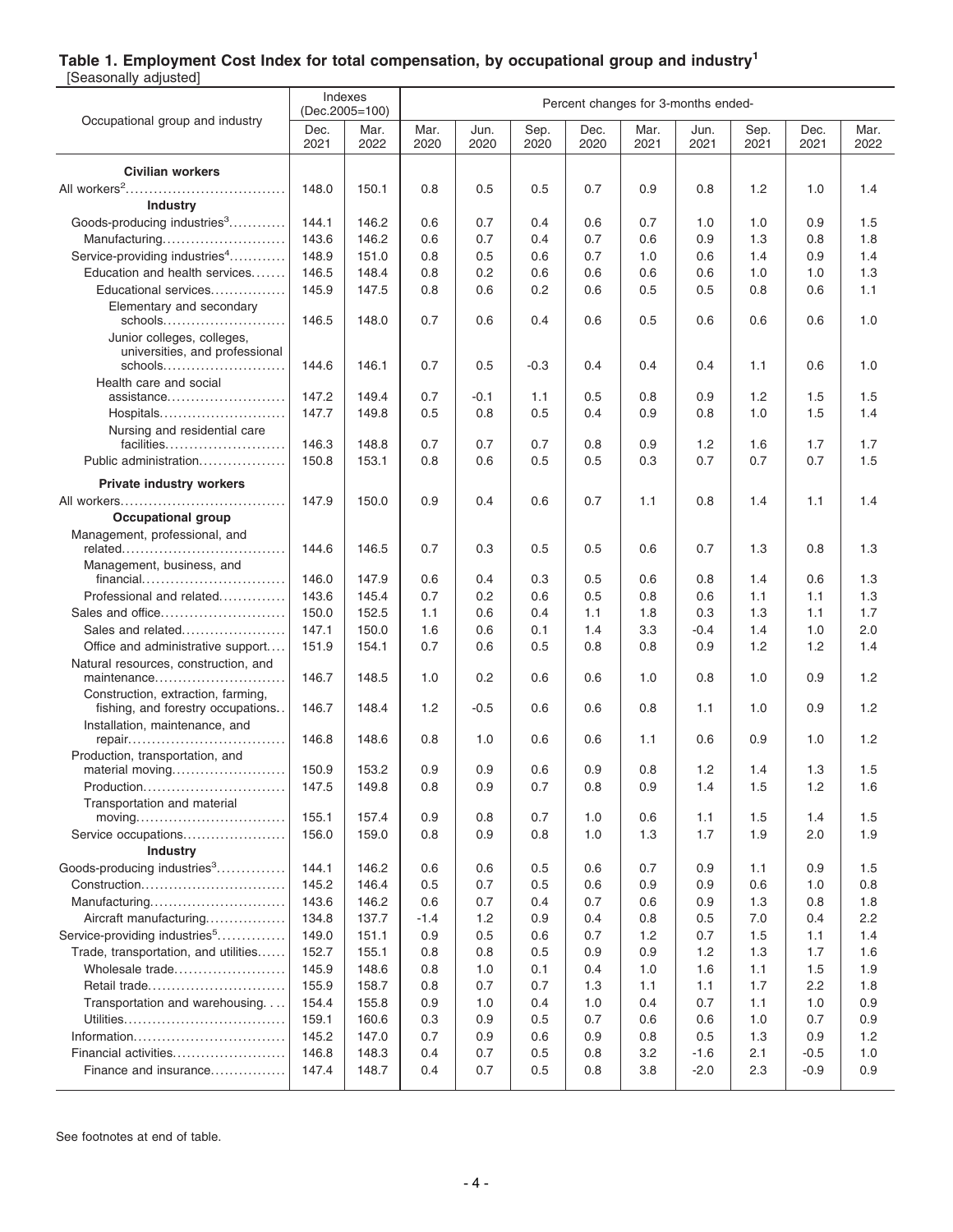#### **Table 1. Employment Cost Index for total compensation, by occupational group and industry<sup>1</sup> — Continued** [Seasonally adjusted]

| Occupational group and industry                              | Indexes<br>(Dec.2005=100) |              |              |              |              |              |              | Percent changes for 3-months ended- |              |              |              |
|--------------------------------------------------------------|---------------------------|--------------|--------------|--------------|--------------|--------------|--------------|-------------------------------------|--------------|--------------|--------------|
|                                                              | Dec.<br>2021              | Mar.<br>2022 | Mar.<br>2020 | Jun.<br>2020 | Sep.<br>2020 | Dec.<br>2020 | Mar.<br>2021 | Jun.<br>2021                        | Sep.<br>2021 | Dec.<br>2021 | Mar.<br>2022 |
| Credit intermediation and related                            |                           |              |              |              |              |              |              |                                     |              |              |              |
| activities                                                   | 150.0                     | 148.8        | 0.4          | 0.8          | 0.4          | 0.9          | $-0.1$       | 2.1                                 | 5.3          | $-1.4$       | $-0.8$       |
| Insurance carriers and related                               |                           |              |              |              |              |              |              |                                     |              |              |              |
| activities                                                   | 147.7                     | 150.1        | 0.3          | 0.9          | 0.5          | 0.7          | 0.7          | 0.3                                 | 0.9          | 0.9          | 1.6          |
| Real estate and rental and leasing                           | 143.8                     | 146.7        | 0.4          | 0.7          | 0.6          | 0.1          | 0.5          | 0.8                                 | 0.9          | 1.3          | 2.0          |
| Professional and business services                           | 147.9                     | 149.9        | 1.2          | 0.2          | 0.4          | 0.8          | 0.8          | 0.8                                 | 1.4          | 0.9          | 1.4          |
| Professional, scientific, and<br>technical services          | 149.3                     | 150.9        | 1.5          | $-0.2$       | 0.1          | 1.0          | 0.5          | 0.8                                 | 1.6          | 0.7          | 1.1          |
| Administrative and support and<br>waste management and       |                           |              |              |              |              |              |              |                                     |              |              |              |
| remediation services                                         | 147.6                     | 150.4        | 1.1          | 0.7          | 0.6          | 1.0          | 1.2          | 1.1                                 | 1.4          | 1.4          | 1.9          |
| Education and health services                                | 146.0                     | 148.2        | 0.8          | $-0.1$       | 0.9          | 0.5          | 0.8          | 0.7                                 | 1.3          | 1.3          | 1.5          |
| Educational services                                         | 143.8                     | 145.7        | 0.9          | 0.6          | $-0.4$       | 0.8          | 0.4          | 0.4                                 | 1.3          | 0.5          | 1.3          |
| Junior colleges, colleges,<br>universities, and professional |                           |              |              |              |              |              |              |                                     |              |              |              |
| schools                                                      | 144.7                     | 146.0        | 0.9          | 0.4          | $-0.8$       | 0.4          | 0.4          | 0.6                                 | 1.3          | 0.6          | 0.9          |
| Health care and social assistance                            | 146.5                     | 148.7        | 0.7          | $-0.2$       | 1.2          | 0.5          | 0.9          | 0.8                                 | 1.3          | 1.5          | 1.5          |
| Hospitals                                                    | 147.4                     | 149.6        | 0.5          | 0.8          | 0.5          | 0.4          | 1.0          | 0.7                                 | 1.1          | 1.6          | 1.5          |
| Nursing and residential care                                 |                           |              |              |              |              |              |              |                                     |              |              |              |
| facilities                                                   | 144.9                     | 147.5        | 0.7          | 0.8          | 0.7          | 0.7          | 1.0          | 1.3                                 | 1.6          | 1.8          | 1.8          |
| Leisure and hospitality                                      | 156.7                     | 159.7        | 1.0          | 0.8          | 1.1          | 0.5          | 1.6          | 2.3                                 | 2.3          | 1.6          | 1.9          |
| Accommodation and food services                              | 160.0                     | 163.2        | 1.1          | 0.8          | 1.3          | 0.8          | 1.6          | 2.3                                 | 2.3          | 1.8          | 2.0          |
| Other services, except public                                |                           |              |              |              |              |              |              |                                     |              |              |              |
| administration                                               | 150.4                     | 152.5        | 0.6          | 0.5          | 0.5          | 0.6          | 1.1          | 1.5                                 | 1.4          | 1.4          | 1.4          |
| State and local government workers                           |                           |              |              |              |              |              |              |                                     |              |              |              |
| All workers                                                  | 148.7                     | 150.4        | 0.7          | 0.6          | 0.4          | 0.5          | 0.5          | 0.6                                 | 0.7          | 0.7          | 1.1          |
| Industry                                                     |                           |              |              |              |              |              |              |                                     |              |              |              |
| Education and health services                                | 147.1                     | 148.6        | 0.6          | 0.6          | 0.4          | 0.5          | 0.6          | 0.6                                 | 0.7          | 0.7          | 1.0          |
| Educational services                                         | 146.5                     | 147.9        | 0.7          | 0.6          | 0.4          | 0.5          | 0.6          | 0.5                                 | 0.8          | 0.6          | 1.0          |
| Schools                                                      | 146.4                     | 147.9        | 0.7          | 0.6          | 0.4          | 0.5          | 0.6          | 0.6                                 | 0.7          | 0.6          | 1.0          |
| Elementary and secondary                                     |                           |              |              |              |              |              |              |                                     |              |              |              |
| schools                                                      | 147.0                     | 148.4        | 0.7          | 0.6          | 0.5          | 0.6          | 0.6          | 0.6                                 | 0.6          | 0.6          | 1.0          |
| Health care and social assistance                            | 152.1                     | 153.7        | 0.8          | 0.6          | 0.3          | 0.5          | 0.6          | 1.0                                 | 0.8          | 1.2          | 1.1          |
| Hospitals                                                    | 149.1                     | 150.7        | 0.8          | 0.6          | 0.3          | 0.6          | 0.6          | 1.0                                 | 0.8          | 1.2          | 1.1          |
| Public administration                                        | 150.8                     | 153.1        | 0.8          | 0.6          | 0.5          | 0.5          | 0.3          | 0.7                                 | 0.7          | 0.7          | 1.5          |

<sup>1</sup> Includes wages, salaries, and employer costs for employee benefits.

<sup>2</sup> Includes workers in the private nonfarm economy except those in private households, and workers in the public sector, except the federal government.

<sup>3</sup> Includes mining, construction, and manufacturing.

4 Includes the following industries: wholesale trade; retail trade; transportation and warehousing; utilities; information; finance and insurance; real estate and rental and leasing; professional and technical services; management of companies and enterprises; administrative and waste services;<br>educational services; health care and social assistance; arts, entertainment a

<sup>5</sup> Includes the following industries: wholesale trade; retail trade; transportation and warehousing; utilities; information; finance and insurance; real estate and rental and leasing; professional and technical services; except public administration.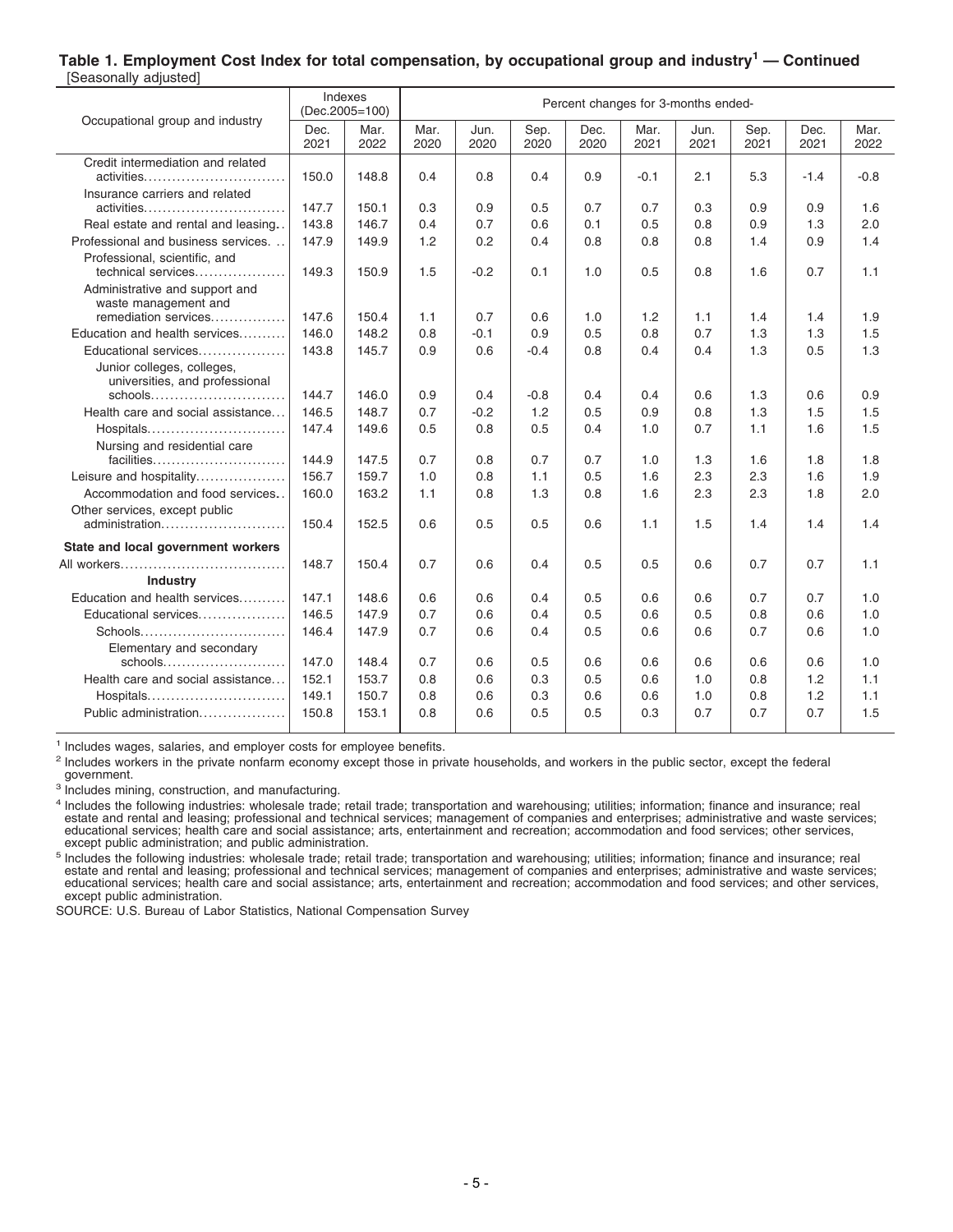### **Table 2. Employment Cost Index for wages and salaries, by occupational group and industry**

[Seasonally adjusted]

|                                                                         | Indexes (Dec. | $2005 = 100$ |              |              |              | Percent changes for 3-months ended- |              |              |              |              |              |
|-------------------------------------------------------------------------|---------------|--------------|--------------|--------------|--------------|-------------------------------------|--------------|--------------|--------------|--------------|--------------|
| Occupational group and industry                                         | Dec.<br>2021  | Mar.<br>2022 | Mar.<br>2020 | Jun.<br>2020 | Sep.<br>2020 | Dec.<br>2020                        | Mar.<br>2021 | Jun.<br>2021 | Sep.<br>2021 | Dec.<br>2021 | Mar.<br>2022 |
| <b>Civilian workers</b>                                                 |               |              |              |              |              |                                     |              |              |              |              |              |
|                                                                         | 147.7         | 149.5        | 0.9          | 0.4          | 0.5          | 0.8                                 | 1.1          | 0.8          | 1.5          | 1.0          | 1.2          |
| <b>Industry</b>                                                         |               |              |              |              |              |                                     |              |              |              |              |              |
| Goods-producing industries <sup>2</sup>                                 | 146.6         | 148.4        | 0.7          | 0.6          | 0.6          | 0.6                                 | 0.8          | 1.2          | 0.9          | 1.1          | 1.2          |
| Manufacturing                                                           | 146.5         | 148.7        | 0.7          | 0.6          | 0.6          | 0.6                                 | 0.7          | 1.2          | 1.1          | 1.0          | 1.5          |
| Service-providing industries <sup>3</sup>                               | 148.0         | 149.8        | 0.9          | 0.4          | 0.5          | 0.8                                 | 1.1          | 0.8          | 1.6          | 1.0          | 1.2          |
| Education and health services                                           | 142.4         | 144.1        | 0.8          | 0.1          | 0.6          | 0.6                                 | 0.6          | 0.7          | 1.2          | 1.0          | 1.2          |
| Educational services                                                    | 137.6         | 138.7        | 0.7          | 0.6          | 0.0          | 0.5                                 | 0.4          | 0.4          | 0.9          | 0.5          | 0.8          |
| Elementary and secondary                                                |               |              |              |              |              |                                     |              |              |              |              |              |
|                                                                         | 136.3         | 137.4        | 0.6          | 0.5          | 0.2          | 0.6                                 | 0.4          | 0.4          | 0.7          | 0.4          | 0.8          |
| Junior colleges, colleges,                                              |               |              |              |              |              |                                     |              |              |              |              |              |
| universities, and professional<br>schools                               | 139.1         | 140.1        | 0.6          | 0.4          | $-0.4$       | 0.4                                 | 0.4          | 0.5          | 1.2          | 0.6          | 0.7          |
| Health care and social assistance                                       | 147.6         | 149.7        | 0.9          | $-0.4$       | 1.2          | 0.5                                 | 0.8          | 1.1          | 1.5          | 1.6          | 1.4          |
| Hospitals                                                               | 147.6         | 149.4        | 0.7          | 0.7          | 0.5          | 0.4                                 | 0.9          | 1.1          | 1.3          | 1.7          | 1.2          |
| Nursing and residential care                                            |               |              |              |              |              |                                     |              |              |              |              |              |
| facilities                                                              | 148.3         | 150.8        | 1.0          | 0.9          | 0.7          | 0.9                                 | 1.1          | 1.3          | 1.9          | 1.9          | 1.7          |
|                                                                         |               |              |              |              |              |                                     |              |              |              |              |              |
| <b>Private industry workers</b>                                         | 149.8         | 151.7        | 1.0          | 0.4          | 0.6          | 0.8                                 | 1.2          | 0.9          | 1.6          | 1.1          | 1.3          |
| <b>Occupational group</b>                                               |               |              |              |              |              |                                     |              |              |              |              |              |
| Management, professional, and                                           |               |              |              |              |              |                                     |              |              |              |              |              |
|                                                                         | 145.9         | 147.5        | 0.8          | 0.2          | 0.4          | 0.5                                 | 0.7          | 0.8          | 1.4          | 0.8          | 1.1          |
| Professional and related                                                | 145.0         | 146.7        | 1.0          | 0.0          | 0.7          | 0.5                                 | 0.8          | 0.8          | 1.2          | 1.0          | 1.1          |
| Management, business, and                                               |               |              |              |              |              |                                     |              |              |              |              |              |
| financial                                                               | 147.3         | 148.7        | 0.8          | 0.4          | 0.1          | 0.5                                 | 0.6          | 1.0          | 1.7          | 0.4          | 0.9          |
| Sales and office                                                        | 152.0         | 154.2        | 1.4          | 0.5          | 0.4          | 1.1                                 | 2.3          | 0.5          | 1.5          | 1.1          | 1.4          |
| Office and administrative support                                       | 153.2         | 155.1        | 0.8          | 0.6          | 0.6          | 0.8                                 | 0.8          | 1.2          | 1.4          | 1.3          | 1.2          |
| Natural resources, construction, and                                    |               |              |              |              |              |                                     |              |              |              |              |              |
| maintenance                                                             | 147.2         | 149.2        | 1.2          | 0.1          | 0.7          | 0.6                                 | 1.2          | 0.9          | 1.0          | 1.0          | 1.4          |
| Construction, extraction, farming,<br>fishing, and forestry occupations | 147.3         | 149.2        | 1.5          | -0.7         | 0.6          | 0.7                                 | 0.9          | 1.3          | 1.1          | 1.0          | 1.3          |
| Installation, maintenance, and                                          |               |              |              |              |              |                                     |              |              |              |              |              |
| repair                                                                  | 147.2         | 149.4        | 0.9          | 0.9          | 0.8          | 0.6                                 | 1.4          | 0.6          | 1.0          | 1.1          | 1.5          |
| Production, transportation, and                                         | 154.0         | 156.1        | 1.0          | 0.8          | 0.8          | 1.0                                 | 1.0          | 1.6          | 1.5          | 1.6          | 1.4          |
| material moving<br>Production                                           | 150.2         | 152.1        | 0.8          | 0.7          | 0.8          | 0.9                                 | 1.2          | 1.6          | 1.4          | 1.5          | 1.2          |
| Transportation and material                                             |               |              |              |              |              |                                     |              |              |              |              |              |
| moving                                                                  | 158.5         | 160.6        | 1.2          | 0.8          | 0.7          | 1.1                                 | 0.8          | 1.6          | 1.6          | 1.7          | 1.3          |
| Service occupations                                                     | 159.7         | 162.7        | 0.9          | 0.8          | 0.9          | 1.1                                 | 1.4          | 2.1          | 2.1          | 2.2          | 1.9          |
| <b>Industry</b>                                                         |               |              |              |              |              |                                     |              |              |              |              |              |
| Goods-producing industries <sup>2</sup>                                 | 146.7         | 148.5        | 0.7          | 0.6          | 0.5          | 0.6                                 | 0.8          | 1.2          | 0.9          | 1.1          | 1.2          |
| Construction                                                            | 146.7         | 147.7        | 0.7          | 0.9          | 0.6          | 0.6                                 | 0.8          | 1.1          | 0.7          | 1.2          | 0.7          |
| Manufacturing                                                           | 146.5         | 148.7        | 0.7          | 0.6          | 0.6          | 0.6                                 | 0.7          | 1.2          | 1.1          | 1.0          | 1.5          |
| Aircraft manufacturing                                                  | 151.1         | 153.0        | 0.0          | 1.3          | 0.9          | 0.6                                 | 0.2          | 0.5          | 0.1          | 0.5          | 1.2          |
| Service-providing industries <sup>4</sup>                               | 150.6         | 152.5        | 1.1          | 0.4          | 0.6          | 0.8                                 | 1.3          | 0.9          | 1.7          | 1.1          | 1.3          |
| Trade, transportation, and utilities                                    | 153.8         | 155.9        | 0.9          | 0.9          | 0.4          | 1.0                                 | 1.0          | 1.4          | 1.5          | 1.9          | 1.4          |
| Wholesale trade                                                         | 144.0         | 146.3        | 1.0          | 1.0          | 0.0          | 0.4                                 | 1.0          | 2.0          | 1.4          | 1.7          | 1.6          |
| Retail trade                                                            | 158.9         | 161.4        | 0.9          | 0.8          | 0.6          | 1.5                                 | 1.1          | 1.3          | 1.8          | 2.5          | 1.5          |
| Transportation and warehousing                                          | 156.9         | 158.0        | 1.0          | 1.0          | 0.5          | 1.2                                 | 0.6          | 1.1          | 1.2          | 1.2          | 0.7          |
|                                                                         | 154.0         | 155.3        | 0.2          | 0.9          | 0.4          | 0.5                                 | 0.7          | 0.5          | 1.0          | 0.9          | 0.8          |
| Information                                                             | 144.5         | 146.6        | 0.9          | 0.3          | 0.7          | 1.2                                 | 0.9          | 0.6          | 1.4          | 0.8          | 1.5          |
| Financial activities                                                    | 148.7         | 149.5        | 0.4          | 0.6          | 0.3          | 1.0                                 | 4.5          | $-2.1$       | 2.9          | $-1.3$       | 0.5          |
| Finance and insurance                                                   | 149.9         | 150.1        | 0.5          | 0.6          | 0.3          | 1.2                                 | 5.3          | $-2.7$       | 3.2          | $-1.8$       | 0.1          |
| Credit intermediation and related                                       |               |              |              |              |              |                                     |              |              |              |              |              |
| activities                                                              | 152.3         | 148.9        | 0.5          | 0.3          | 0.6          | 1.2                                 | $-0.2$       | 3.2          | 7.6          | $-2.3$       | $-2.3$       |
| Insurance carriers and related<br>activities                            | 146.9         | 148.8        | 0.4          | 0.8          | 0.6          | 0.9                                 | 0.8          | 0.4          | 0.9          | 0.8          | 1.3          |
|                                                                         |               |              |              |              |              |                                     |              |              |              |              |              |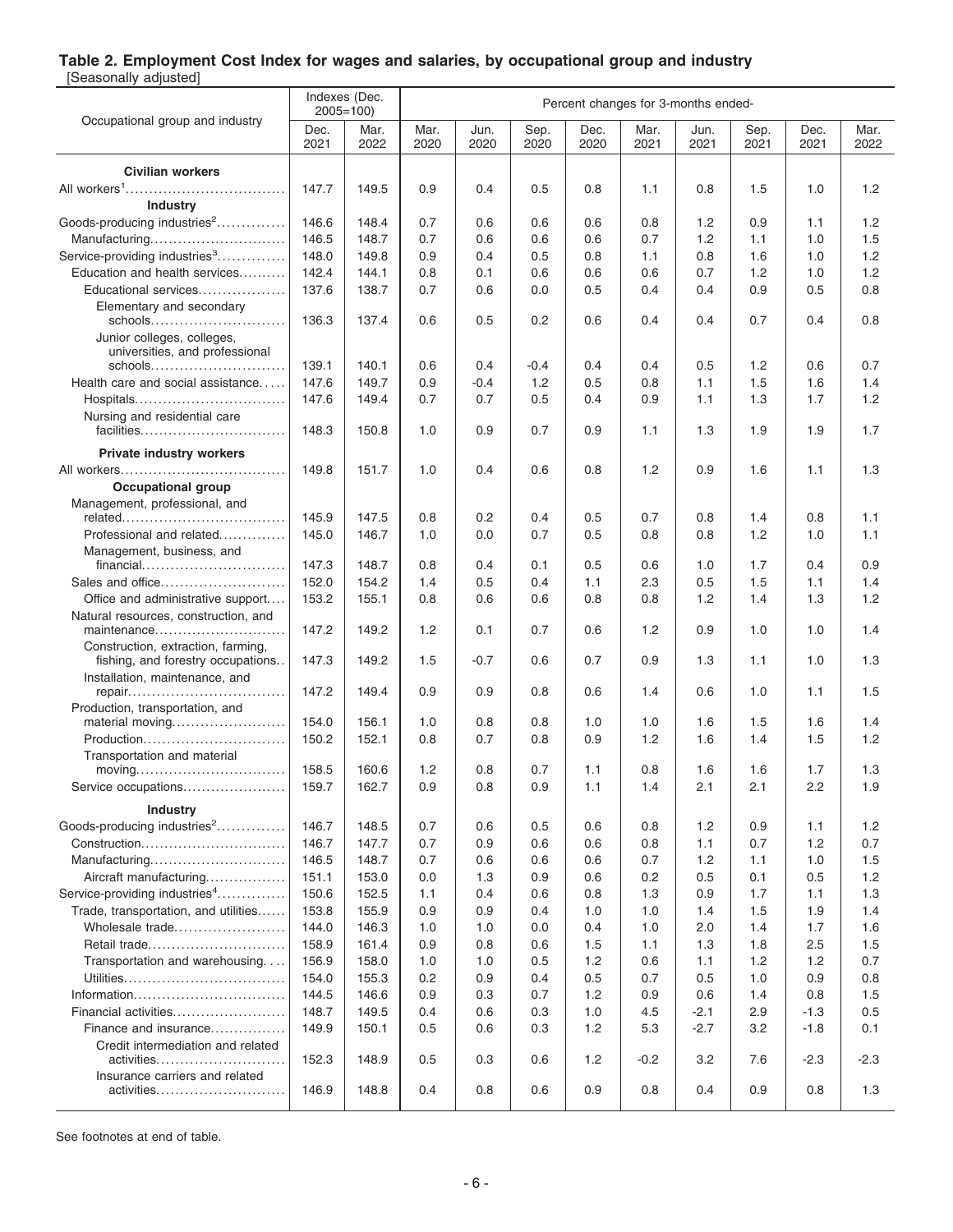#### **Table 2. Employment Cost Index for wages and salaries, by occupational group and industry — Continued** [Seasonally adjusted]

| Occupational group and industry                              |              | Indexes (Dec.<br>$2005 = 100$ |              |              |              |              |              | Percent changes for 3-months ended- |              |              |              |
|--------------------------------------------------------------|--------------|-------------------------------|--------------|--------------|--------------|--------------|--------------|-------------------------------------|--------------|--------------|--------------|
|                                                              | Dec.<br>2021 | Mar.<br>2022                  | Mar.<br>2020 | Jun.<br>2020 | Sep.<br>2020 | Dec.<br>2020 | Mar.<br>2021 | Jun.<br>2021                        | Sep.<br>2021 | Dec.<br>2021 | Mar.<br>2022 |
| Real estate and rental and leasing                           | 143.9        | 147.0                         | 0.4          | 0.8          | 0.4          | 0.2          | 0.6          | 1.2                                 | 1.0          | 1.6          | 2.2          |
| Professional and business services                           | 149.5        | 151.4                         | 1.7          | 0.1          | 0.3          | 0.8          | 0.8          | 1.0                                 | 1.4          | 0.9          | 1.3          |
| Professional, scientific, and                                |              |                               |              |              |              |              |              |                                     |              |              |              |
| technical services                                           | 150.6        | 152.0                         | 2.2          | $-0.3$       | $-0.1$       | 0.8          | 0.3          | 1.1                                 | 1.5          | 0.7          | 1.0          |
| Education and health services                                | 146.9        | 149.0                         | 0.9          | $-0.3$       | 1.0          | 0.6          | 0.8          | 0.9                                 | 1.5          | 1.4          | 1.4          |
| Educational services                                         | 142.8        | 144.5                         | 1.1          | 0.6          | $-0.5$       | 0.9          | 0.5          | 0.4                                 | 1.4          | 0.4          | 1.2          |
| Junior colleges, colleges,<br>universities, and professional |              |                               |              |              |              |              |              |                                     |              |              |              |
| schools                                                      | 142.1        | 143.2                         | 0.9          | 0.4          | $-0.9$       | 0.4          | 0.5          | 0.9                                 | 1.1          | 0.5          | 0.8          |
| Health care and social assistance                            | 147.8        | 150.0                         | 0.9          | $-0.4$       | 1.3          | 0.6          | 0.8          | 1.0                                 | 1.5          | 1.7          | 1.5          |
| Hospitals                                                    | 148.2        | 150.3                         | 0.6          | 0.7          | 0.6          | 0.4          | 1.1          | 1.0                                 | 1.3          | 1.6          | 1.4          |
| Nursing and residential care                                 |              |                               |              |              |              |              |              |                                     |              |              |              |
| facilities                                                   | 148.9        | 151.6                         | 1.0          | 0.9          | 0.7          | 0.9          | 1.1          | 1.4                                 | 2.0          | 2.0          | 1.8          |
| Leisure and hospitality                                      | 162.1        | 165.1                         | 1.0          | 0.8          | 1.1          | 0.6          | 1.7          | 2.6                                 | 2.5          | 1.8          | 1.9          |
| Accommodation and food services.                             | 165.5        | 168.6                         | 1.1          | 0.9          | 1.5          | 0.8          | 1.8          | 2.6                                 | 2.5          | 2.0          | 1.9          |
| Other services, except public                                |              |                               |              |              |              |              |              |                                     |              |              |              |
| administration                                               | 152.2        | 154.4                         | 0.6          | 0.5          | 0.6          | 0.6          | 1.3          | 1.6                                 | 1.6          | 1.5          | 1.5          |
| State and local government workers                           |              |                               |              |              |              |              |              |                                     |              |              |              |
| All workers                                                  | 138.8        | 140.1                         | 0.6          | 0.6          | 0.1          | 0.5          | 0.4          | 0.6                                 | 0.9          | 0.7          | 0.9          |
| <b>Industry</b>                                              |              |                               |              |              |              |              |              |                                     |              |              |              |
| Education and health services                                | 137.4        | 138.5                         | 0.5          | 0.5          | 0.1          | 0.4          | 0.5          | 0.5                                 | 0.7          | 0.6          | 0.8          |
| Educational services                                         | 136.5        | 137.5                         | 0.5          | 0.5          | 0.2          | 0.5          | 0.4          | 0.5                                 | 0.7          | 0.5          | 0.7          |
| Schools                                                      | 136.5        | 137.5                         | 0.5          | 0.5          | 0.2          | 0.5          | 0.4          | 0.4                                 | 0.7          | 0.5          | 0.7          |
| Elementary and secondary                                     |              |                               |              |              |              |              |              |                                     |              |              |              |
|                                                              | 136.1        | 137.0                         | 0.5          | 0.5          | 0.3          | 0.5          | 0.4          | 0.4                                 | 0.6          | 0.5          | 0.7          |
| Health care and social assistance                            | 145.3        | 146.5                         | 0.7          | 0.5          | 0.0          | 0.6          | 0.6          | 1.0                                 | 1.4          | 1.2          | 0.8          |
| Hospitals                                                    | 144.4        | 145.5                         | 0.7          | 0.6          | 0.1          | 0.5          | 0.7          | 1.1                                 | 1.4          | 1.2          | 0.8          |
| Public administration                                        | 140.7        | 142.6                         | 0.7          | 0.6          | 0.0          | 0.4          | 0.5          | 0.5                                 | 1.4          | 0.7          | 1.3          |

1 Includes workers in the private nonfarm economy except those in private households, and workers in the public sector, except the federal government.

<sup>2</sup> Includes mining, construction, and manufacturing.

<sup>3</sup> Includes the following industries: wholesale trade; retail trade; transportation and warehousing; utilities; information; finance and insurance; real estate and rental and leasing; professional and technical services; management of companies and enterprises; administrative and waste services; educational services; health care and social assistance; arts, entertainment and recreation; accommodation and food services; other services, except public administration; and public administration.

<sup>4</sup> Includes the following industries: wholesale trade; retail trade; transportation and warehousing; utilities; information; finance and insurance; real estate and rental and leasing; professional and technical services; except public administration.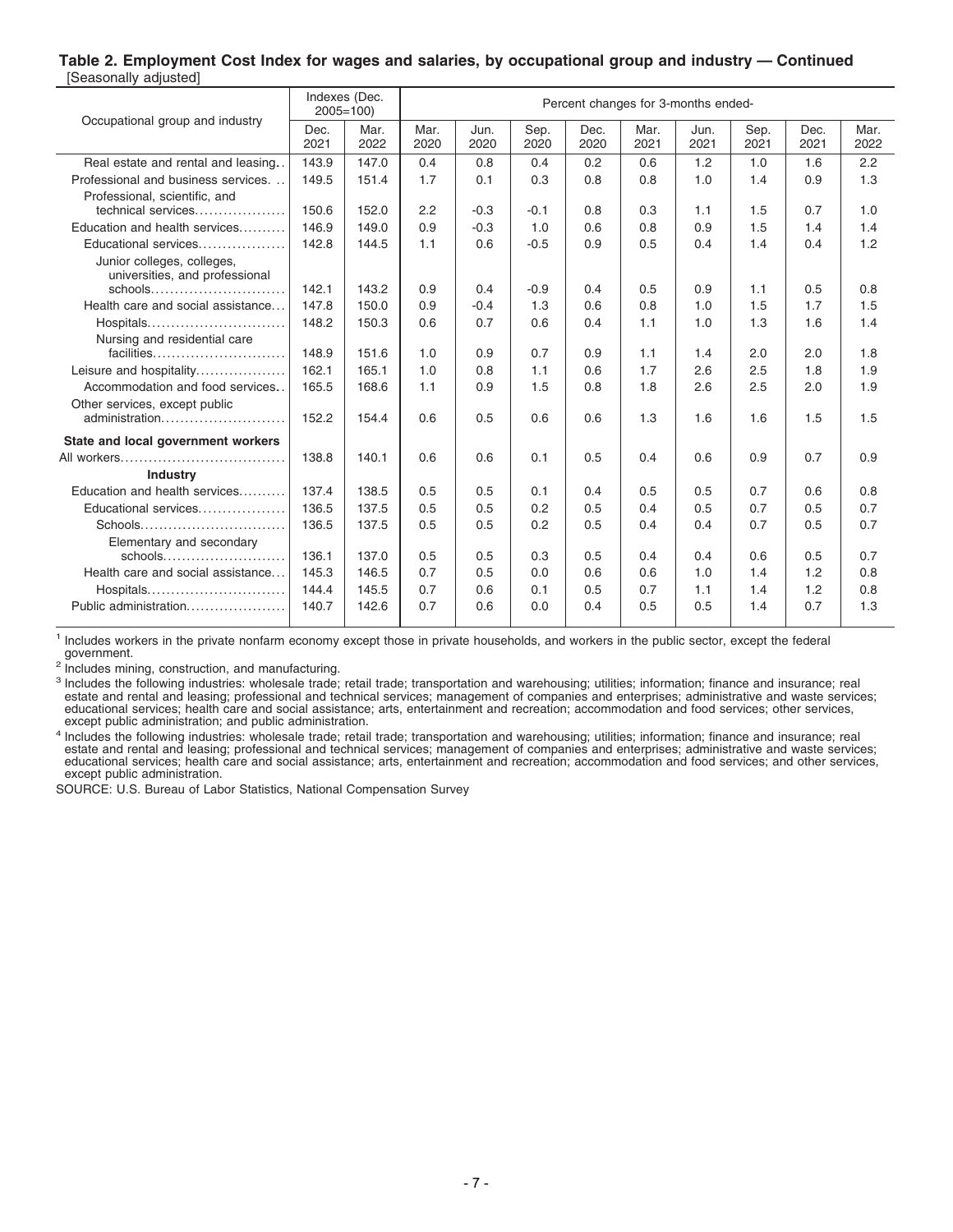### **Table 3. Employment Cost Index for benefits, by occupational group and industry**

| [Seasonally adjusted] |  |
|-----------------------|--|
|-----------------------|--|

|                                                     |              | Indexes (Dec.<br>$2005 = 100$ |              |              |              | Percent changes for 3-months ended- |              |              |              |              |              |
|-----------------------------------------------------|--------------|-------------------------------|--------------|--------------|--------------|-------------------------------------|--------------|--------------|--------------|--------------|--------------|
| Occupational group and industry                     | Dec.<br>2021 | Mar.<br>2022                  | Mar.<br>2020 | Jun.<br>2020 | Sep.<br>2020 | Dec.<br>2020                        | Mar.<br>2021 | Jun.<br>2021 | Sep.<br>2021 | Dec.<br>2021 | Mar.<br>2022 |
| <b>Civilian workers</b>                             |              |                               |              |              |              |                                     |              |              |              |              |              |
| All workers <sup>1</sup>                            | 148.9        | 151.6                         | 0.5          | 0.7          | 0.6          | 0.6                                 | 0.6          | 0.5          | 0.8          | 0.9          | 1.8          |
| <b>Private industry workers</b>                     |              |                               |              |              |              |                                     |              |              |              |              |              |
|                                                     | 143.4        | 146.1                         | 0.3          | 0.7          | 0.5          | 0.6                                 | 0.6          | 0.4          | 1.0          | 0.9          | 1.9          |
| <b>Occupational group</b>                           |              |                               |              |              |              |                                     |              |              |              |              |              |
| Management, professional, and                       |              |                               |              |              |              |                                     |              |              |              |              |              |
|                                                     | 141.6        | 144.1                         | 0.1          | 0.7          | 0.6          | 0.4                                 | 0.7          | 0.4          | 0.9          | 0.9          | 1.8          |
| Sales and office                                    | 145.0        | 148.3                         | 0.4          | 0.7          | 0.4          | 0.7                                 | 0.7          | 0.1          | 0.9          | 1.0          | 2.3          |
| Natural resources, construction, and<br>maintenance | 145.8        | 147.0                         | 0.4          | 0.6          | 0.4          | 0.5                                 | 0.6          | 0.7          | 0.7          | 0.8          | 0.8          |
| Production, transportation, and                     |              |                               |              |              |              |                                     |              |              |              |              |              |
| material moving                                     | 144.6        | 147.6                         | 0.6          | 1.0          | 0.4          | 0.7                                 | 0.4          | 0.4          | 1.5          | 0.6          | 2.1          |
| Service occupations                                 | 144.0        | 147.2                         | 0.4          | 0.9          | 0.5          | 0.6                                 | 0.8          | 0.6          | 1.3          | 0.9          | 2.2          |
| <b>Industry</b>                                     |              |                               |              |              |              |                                     |              |              |              |              |              |
| Goods-producing industries <sup>2</sup>             | 138.8        | 141.7                         | 0.2          | 0.7          | 0.3          | 0.6                                 | 0.5          | 0.5          | 1.2          | 0.5          | 2.1          |
| Manufacturing                                       | 138.2        | 141.6                         | 0.2          | 0.8          | 0.2          | 0.7                                 | 0.4          | 0.4          | 1.7          | 0.4          | 2.5          |
| Service-providing industries <sup>3</sup>           | 145.1        | 147.7                         | 0.4          | 0.7          | 0.6          | 0.6                                 | 0.7          | 0.3          | 0.9          | 1.0          | 1.8          |
| State and local government workers                  |              |                               |              |              |              |                                     |              |              |              |              |              |
| All workers <sup>1</sup>                            | 168.3        | 170.8                         | 0.9          | 0.7          | 0.8          | 0.6                                 | 0.4          | 0.7          | 0.4          | 0.9          | 1.5          |

<sup>1</sup> Includes workers in the private nonfarm economy except those in private households, and workers in the public sector, except the federal government.

<sup>2</sup> Includes mining, construction, and manufacturing.

<sup>3</sup> Includes the following industries: wholesale trade; retail trade; transportation and warehousing; utilities; information; finance and insurance; real estate and rental and leasing; professional and technical services; except public administration.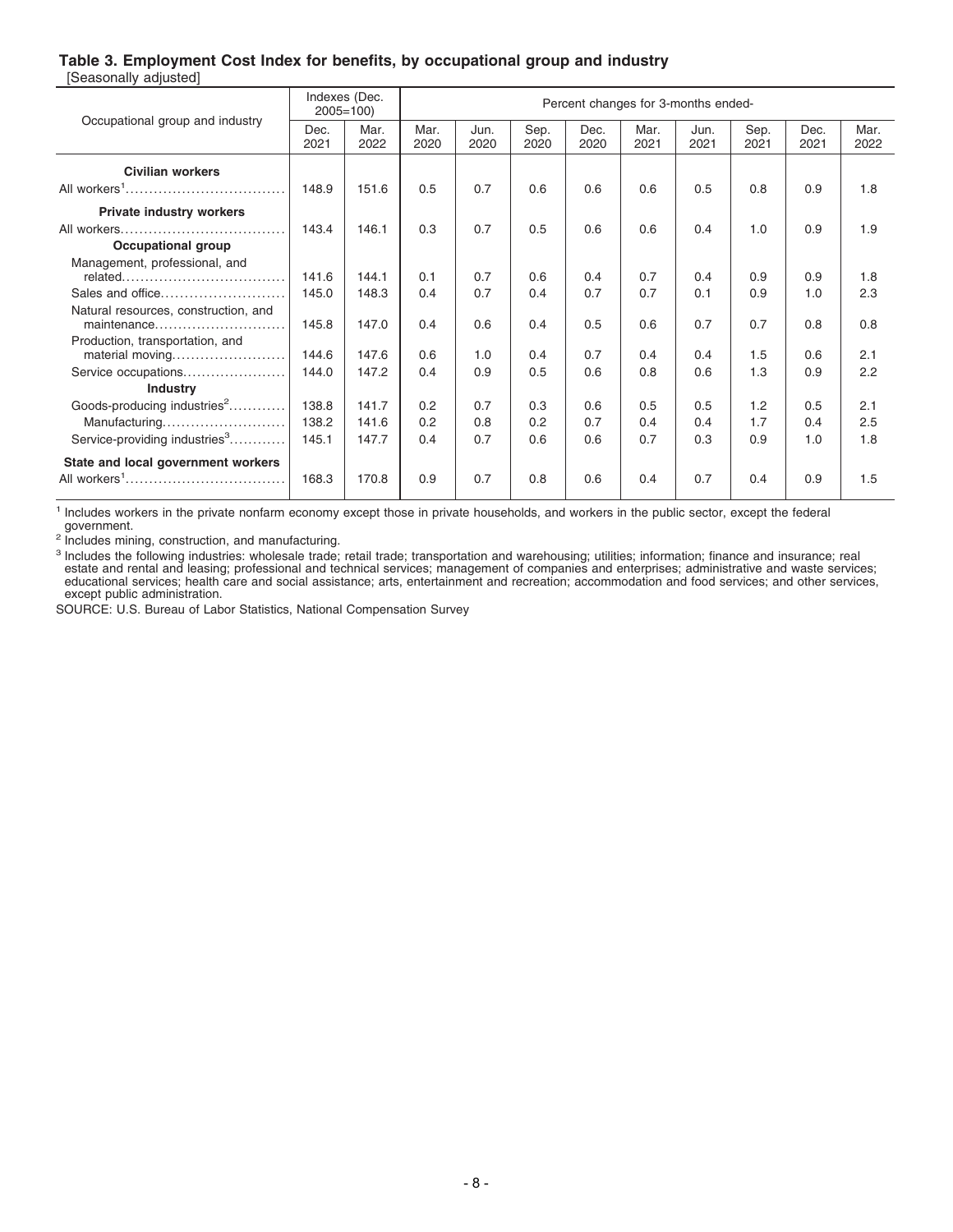### **Table 4. Employment Cost Index for total compensation, for civilian workers, by occupational group and industry<sup>1</sup>** [Not seasonally adjusted]

|                                                                                              |              | Indexes (Dec. 2005=100) |              |              |                 |              | Percent changes for |                  |              |
|----------------------------------------------------------------------------------------------|--------------|-------------------------|--------------|--------------|-----------------|--------------|---------------------|------------------|--------------|
| Occupational group and industry                                                              |              | Dec.                    |              |              | 3-months ended- |              |                     | 12-months ended- |              |
|                                                                                              | Mar.<br>2021 | 2021                    | Mar.<br>2022 | Mar.<br>2021 | Dec.<br>2021    | Mar.<br>2022 | Mar.<br>2021        | Dec.<br>2021     | Mar.<br>2022 |
|                                                                                              | 143.7        | 147.9                   | 150.2        | 1.1          | 0.8             | 1.6          | 2.6                 | 4.0              | 4.5          |
| Excluding incentive paid occupations <sup>3</sup>                                            | 143.5        | 147.8                   | 150.1        | 0.8          | 1.0             | 1.6          | 2.5                 | 3.9              | 4.6          |
| <b>Occupational group</b>                                                                    |              |                         |              |              |                 |              |                     |                  |              |
| Management, professional, and related                                                        | 141.5        | 145.0                   | 146.9        | 0.7          | 0.6             | 1.3          | 1.9                 | 3.2              | 3.8          |
| Management, business, and financial                                                          | 142.3        | 146.0                   | 148.0        | 0.7          | 0.3             | 1.4          | 1.8                 | 3.3              | 4.0          |
| Professional and related                                                                     | 141.1        | 144.5                   | 146.3        | 0.7          | 0.8             | 1.2          | 2.0                 | 3.1              | 3.7          |
|                                                                                              | 146.4        | 150.1                   | 152.7        | 1.9          | 0.9             | 1.7          | 3.8                 | 4.5              | 4.3          |
| Sales and related                                                                            | 144.3        | 147.2                   | 150.0        | 3.3          | 1.0             | 1.9          | 5.4                 | 5.4              | 4.0          |
| Office and administrative support                                                            | 147.3        | 151.6                   | 154.2        | 0.9          | 0.9             | 1.7          | 2.6                 | 3.8              | 4.7          |
| Natural resources, construction, and                                                         | 143.0        | 147.0                   | 148.8        | 0.9          | 0.9             | 1.2          | 2.4                 | 3.7              | 4.1          |
| Construction, extraction, farming, fishing,<br>and forestry occupations                      | 142.7        | 146.9                   | 148.8        | 0.8          | 0.8             | 1.3          | 1.6                 | 3.7              | 4.3          |
| Installation, maintenance, and repair                                                        | 143.4        | 147.1                   | 148.8        | 1.1          | 0.9             | 1.2          | 3.2                 | 3.7              | 3.8          |
| Production, transportation, and material                                                     |              |                         |              |              |                 |              |                     |                  |              |
| $moving \dots \dots \dots \dots \dots \dots \dots \dots \dots \dots \dots \dots \dots \dots$ | 145.5        | 151.1                   | 153.6        | 0.9          | 1.2             | 1.7          | 3.2                 | 4.8              | 5.6          |
|                                                                                              | 141.9        | 147.5                   | 149.9        | 1.0          | 1.2             | 1.6          | 3.2                 | 5.0              | 5.6          |
| Transportation and material moving                                                           | 149.6        | 155.5                   | 158.0        | 0.7          | 1.4             | 1.6          | 3.1                 | 4.7              | 5.6          |
| Service occupations                                                                          | 148.5        | 155.6                   | 158.7        | 1.2          | 1.6             | 2.0          | 3.5                 | 6.1              | 6.9          |
| <b>Industry</b>                                                                              |              |                         |              |              |                 |              |                     |                  |              |
| Goods-producing industries <sup>4</sup>                                                      | 140.0        | 144.0                   | 146.2        | 0.7          | 0.8             | 1.5          | 2.4                 | 3.6              | 4.4          |
|                                                                                              | 139.4        | 143.5                   | 146.2        | 0.6          | 0.7             | 1.9          | 2.3                 | 3.6              | 4.9          |
| Service-providing industries <sup>5</sup>                                                    | 144.4        | 148.7                   | 150.9        | 1.1          | 1.0             | 1.5          | 2.7                 | 4.1              | 4.5          |
| Education and health services                                                                | 142.4        | 146.5                   | 148.2        | 0.5          | 1.0             | 1.2          | 2.1                 | 3.4              | 4.1          |
| Educational services                                                                         | 142.7        | 145.9                   | 147.0        | 0.2          | 0.5             | 0.8          | 1.9                 | 2.5              | 3.0          |
| Elementary and secondary schools                                                             | 143.3        | 146.3                   | 147.4        | 0.2          | 0.4             | 0.8          | 2.2                 | 2.3              | 2.9          |
| Junior colleges, colleges, universities,<br>and professional schools                         | 141.2        | 144.8                   | 145.8        | 0.1          | 0.6             | 0.7          | 0.9                 | 2.6              | 3.3          |
| Health care and social assistance                                                            | 142.2        | 147.3                   | 149.5        | 0.9          | 1.6             | 1.5          | 2.3                 | 4.5              | 5.1          |
| Hospitals                                                                                    | 143.0        | 147.7                   | 150.0        | 1.0          | 1.6             | 1.6          | 2.6                 | 4.3              | 4.9          |
| Nursing and residential care facilities                                                      | 139.9        | 146.4                   | 148.8        | 1.0          | 1.8             | 1.6          | 3.2                 | 5.7              | 6.4          |
| Public administration                                                                        | 147.4        | 150.6                   | 152.9        | 0.4          | 0.7             | 1.5          | 1.9                 | 2.6              | 3.7          |

<sup>1</sup> Includes wages, salaries, and employer costs for employee benefits.

<sup>2</sup> Includes workers in the private nonfarm economy except those in private households, and workers in the public sector, except the federal government.

<sup>3</sup> The index for this series is not strictly comparable with other series in this table.

4 Includes mining, construction, and manufacturing.

<sup>5</sup> Includes the following industries: wholesale trade; retail trade; transportation and warehousing; utilities; information; finance and insurance; real<br>estate and rental and leasing; professional and technical services; educational services; health care and social assistance; arts, entertainment and recreation; accommodation and food services; other services, except public administration; and public administration.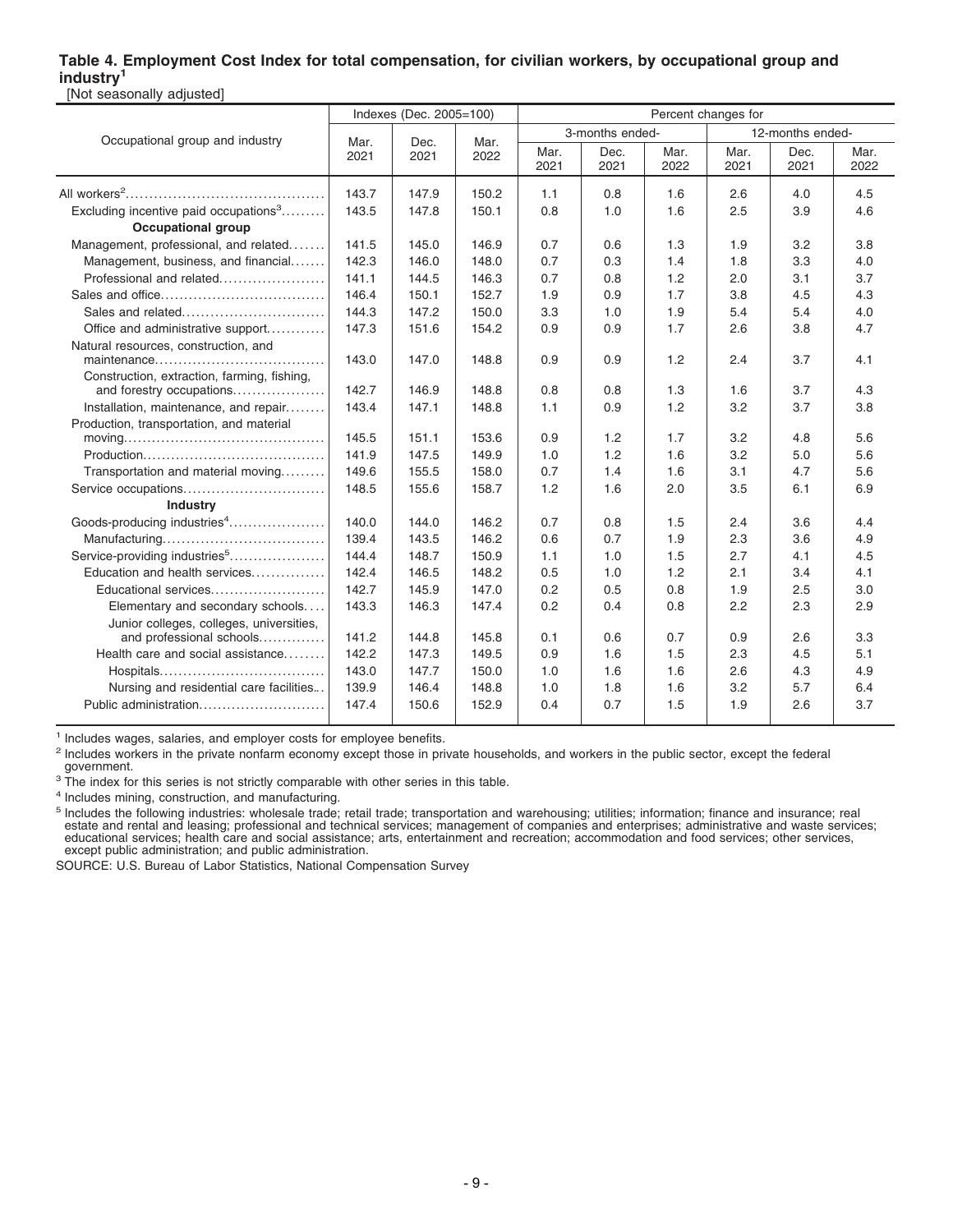## **Table 5. Employment Cost Index for total compensation, for private industry workers, by occupational group and industry<sup>1</sup>**

| [Not seasonally adjusted]                                                              |                |                         |       |              |                 |               |                     |                  |              |  |  |
|----------------------------------------------------------------------------------------|----------------|-------------------------|-------|--------------|-----------------|---------------|---------------------|------------------|--------------|--|--|
|                                                                                        |                | Indexes (Dec. 2005=100) |       |              |                 |               | Percent changes for |                  |              |  |  |
| Occupational group and industry                                                        | Mar.           | Dec.                    | Mar.  |              | 3-months ended- |               |                     | 12-months ended- |              |  |  |
|                                                                                        | 2021           | 2021                    | 2022  | Mar.<br>2021 | Dec.<br>2021    | Mar.<br>2022  | Mar.<br>2021        | Dec.<br>2021     | Mar.<br>2022 |  |  |
|                                                                                        | 143.3          | 147.8                   | 150.2 | 1.2          | 1.0             | 1.6           | 2.8                 | 4.4              | 4.8          |  |  |
| Excluding incentive paid occupations <sup>2</sup>                                      | 143.0          | 147.6                   | 150.1 | 1.0          | 1.2             | 1.7           | 2.6                 | 4.2              | 5.0          |  |  |
| <b>Occupational group</b>                                                              |                |                         |       |              |                 |               |                     |                  |              |  |  |
| Management, professional, and related                                                  | 140.7          | 144.4                   | 146.6 | 0.9          | 0.6             | 1.5           | 2.0                 | 3.5              | 4.2          |  |  |
| Excluding incentive paid occupations <sup>2</sup>                                      | 140.1          | 143.4                   | 145.8 | 0.9          | 0.9             | 1.7           | 2.0                 | 3.3              | 4.1          |  |  |
| Management, business, and financial                                                    | 142.0          | 145.8                   | 147.9 | 0.7          | 0.3             | 1.4           | 1.8                 | 3.4              | 4.2          |  |  |
| Excluding incentive paid occupations <sup>2</sup>                                      | 141.1          | 144.0                   | 146.8 | 0.9          | 0.8             | 1.9           | 1.9                 | 2.9              | 4.0          |  |  |
| Professional and related                                                               | 139.7          | 143.4                   | 145.6 | 0.9          | 0.8             | 1.5           | 2.1                 | 3.6              | 4.2          |  |  |
|                                                                                        | 146.1          | 149.9                   | 152.6 | 2.0          | 0.9             | 1.8           | 3.9                 | 4.7              | 4.4          |  |  |
| Excluding incentive paid occupations <sup>2</sup>                                      | 146.5          | 151.6                   | 154.4 | 1.0          | 1.4             | 1.8           | 3.0                 | 4.6              | 5.4          |  |  |
| Sales and related                                                                      | 144.3          | 147.1                   | 149.9 | 3.4          | 1.0             | 1.9           | 5.5                 | 5.4              | 3.9          |  |  |
| Excluding incentive paid occupations <sup>2</sup>                                      | 145.3          | 151.5                   | 154.7 | 1.0          | 2.2             | 2.1           | 3.5                 | 5.3              | 6.5          |  |  |
| Office and administrative support                                                      | 147.1          | 151.7                   | 154.3 | 1.0          | 1.0             | 1.7           | 2.7                 | 4.2              | 4.9          |  |  |
| Natural resources, construction, and                                                   | 142.7          | 146.7                   | 148.4 | 1.0          | 0.8             | 1.2           | 2.4                 | 3.8              | 4.0          |  |  |
| Construction, extraction, farming, fishing,                                            |                |                         |       |              |                 |               |                     |                  |              |  |  |
| and forestry occupations                                                               | 142.4          | 146.6                   | 148.4 | 0.8          | 0.8             | 1.2           | 1.6                 | 3.8              | 4.2          |  |  |
| Installation, maintenance, and repair                                                  | 143.0          | 146.8                   | 148.5 | 1.1          | 1.0             | 1.2           | 3.5                 | 3.8              | 3.8          |  |  |
| Production, transportation, and material                                               |                |                         |       |              |                 |               |                     |                  |              |  |  |
| $moving \dots \dots \dots \dots \dots \dots \dots \dots \dots \dots \dots \dots \dots$ | 145.1          | 150.9                   | 153.4 | 0.9          | 1.3             | 1.7           | 3.2                 | 4.9              | 5.7          |  |  |
| Excluding incentive paid occupations <sup>2</sup>                                      | 144.8          | 150.6                   | 153.0 | 0.8          | 1.3             | 1.6           | 3.2                 | 4.9              | 5.7          |  |  |
|                                                                                        | 141.7          | 147.3                   | 149.9 | 1.0          | 1.1             | 1.8           | 3.3                 | 5.0              | 5.8          |  |  |
| Excluding incentive paid occupations <sup>2</sup>                                      | 142.1          | 147.9                   | 150.4 | 0.9          | 1.2             | 1.7           | 3.3                 | 5.0              | 5.8          |  |  |
| Transportation and material moving                                                     | 149.3          | 155.3                   | 157.7 | 0.7          | 1.4             | 1.5           | 3.1                 | 4.8              | 5.6          |  |  |
| Service occupations                                                                    | 147.8          | 155.9                   | 159.4 | 1.5          | 1.8             | 2.2           | 3.9                 | 7.1              | 7.8          |  |  |
| Industry and occupational group                                                        |                |                         |       |              |                 |               |                     |                  |              |  |  |
| Goods-producing industries <sup>3</sup>                                                | 139.9          | 144.0                   | 146.2 | 0.7          | 0.8             | 1.5           | 2.3                 | 3.7              | 4.5          |  |  |
| Excluding incentive paid occupations <sup>2</sup>                                      | 140.0          | 144.0                   | 146.4 | 0.9          | 0.8             | 1.7           | 2.2                 | 3.7              | 4.6          |  |  |
| Management, professional, and related                                                  | 136.6<br>143.5 | 139.3                   | 142.1 | 0.7          | 0.6             | 2.0<br>$-0.2$ | 1.6                 | 2.7              | 4.0<br>3.1   |  |  |
| Natural resources, construction, and                                                   |                | 148.3                   | 148.0 | 0.1          | 1.2             |               | 4.6                 | 3.4              |              |  |  |
| Production, transportation, and material                                               | 141.9          | 146.0                   | 147.7 | 0.9          | 0.8             | 1.2           | 1.9                 | 3.8              | 4.1          |  |  |
|                                                                                        | 140.4          | 145.6                   | 148.2 | 0.9          | 1.0             | 1.8           | 2.9                 | 4.6              | 5.6          |  |  |
|                                                                                        | 141.3          | 145.2                   | 146.1 | 0.7          | 0.9             | 0.6           | 2.7                 | 3.5              | 3.4          |  |  |
|                                                                                        | 139.4          | 143.5                   | 146.2 | 0.6          | 0.7             | 1.9           | 2.3                 | 3.6              | 4.9          |  |  |
| Management, professional, and related                                                  | 137.7          | 140.5                   | 143.4 | 0.6          | 0.5             | 2.1           | 1.7                 | 2.6              | 4.1          |  |  |
| Sales and office occupations                                                           | 141.9          | 145.7                   | 148.8 | 0.9          | 0.5             | 2.1           | 1.6                 | 3.6              | 4.9          |  |  |
| Natural resources, construction, and<br>maintenance                                    | 140.3          | 144.2                   | 145.7 | 0.6          | 0.6             | 1.0           | 2.9                 | 3.4              | 3.8          |  |  |
| Production, transportation, and material                                               |                |                         |       |              |                 |               |                     |                  |              |  |  |
|                                                                                        | 140.1          | 145.2                   | 147.9 | 0.9          | 1.0             | 1.9           | 3.0                 | 4.5              | 5.6          |  |  |
| Aircraft manufacturing                                                                 | 125.0          | 136.9                   | 141.0 | 1.5          | 0.1             | 3.0           | 3.6                 | 11.2             | 12.8         |  |  |
| Service-providing industries <sup>4</sup>                                              | 144.3          | 148.9                   | 151.3 | 1.3          | 1.0             | 1.6           | 2.9                 | 4.6              | 4.9          |  |  |
| Excluding incentive paid occupations <sup>2</sup>                                      | 144.0          | 148.7                   | 151.2 | 1.1          | 1.2             | 1.7           | 2.7                 | 4.4              | 5.0          |  |  |
| Management, professional, and related                                                  | 141.5          | 145.4                   | 147.4 | 0.9          | 0.7             | 1.4           | 2.1                 | 3.7              | 4.2          |  |  |
|                                                                                        | 146.4          | 150.1                   | 153.1 | 2.2          | 0.9             | 2.0           | 3.8                 | 4.8              | 4.6          |  |  |
| Natural resources, construction, and                                                   | 143.9          | 147.8                   | 149.6 | 1.1          | 1.0             | 1.2           | 3.3                 | 3.8              | 4.0          |  |  |
| Production, transportation, and material                                               |                |                         |       |              |                 |               |                     |                  |              |  |  |
|                                                                                        | 150.3          | 156.7                   | 159.1 | 0.9          | 1.5             | 1.5           | 3.4                 | 5.2              | 5.9          |  |  |
| Service occupations                                                                    | 147.8          | 155.9                   | 159.4 | 1.5          | 1.8             | 2.2           | 4.0                 | 7.1              | 7.8          |  |  |
| Trade, transportation, and utilities                                                   | 146.7          | 152.6                   | 155.3 | 1.1          | 1.7             | 1.8           | 3.2                 | 5.2              | 5.9          |  |  |
| Excluding incentive paid occupations <sup>2</sup>                                      | 147.3          | 152.6                   | 155.2 | 0.9          | 1.6             | 1.7           | 3.1                 | 4.5              | 5.4          |  |  |
| Wholesale trade                                                                        | 139.9          | 145.6                   | 148.8 | 1.3          | $1.2$           | 2.2           | 2.4                 | 5.4              | 6.4          |  |  |
| Excluding incentive paid occupations <sup>2</sup>                                      | 143.5          | 148.2                   | 150.9 | 1.0          | 1.4             | 1.8           | 2.3                 | 4.3              | 5.2          |  |  |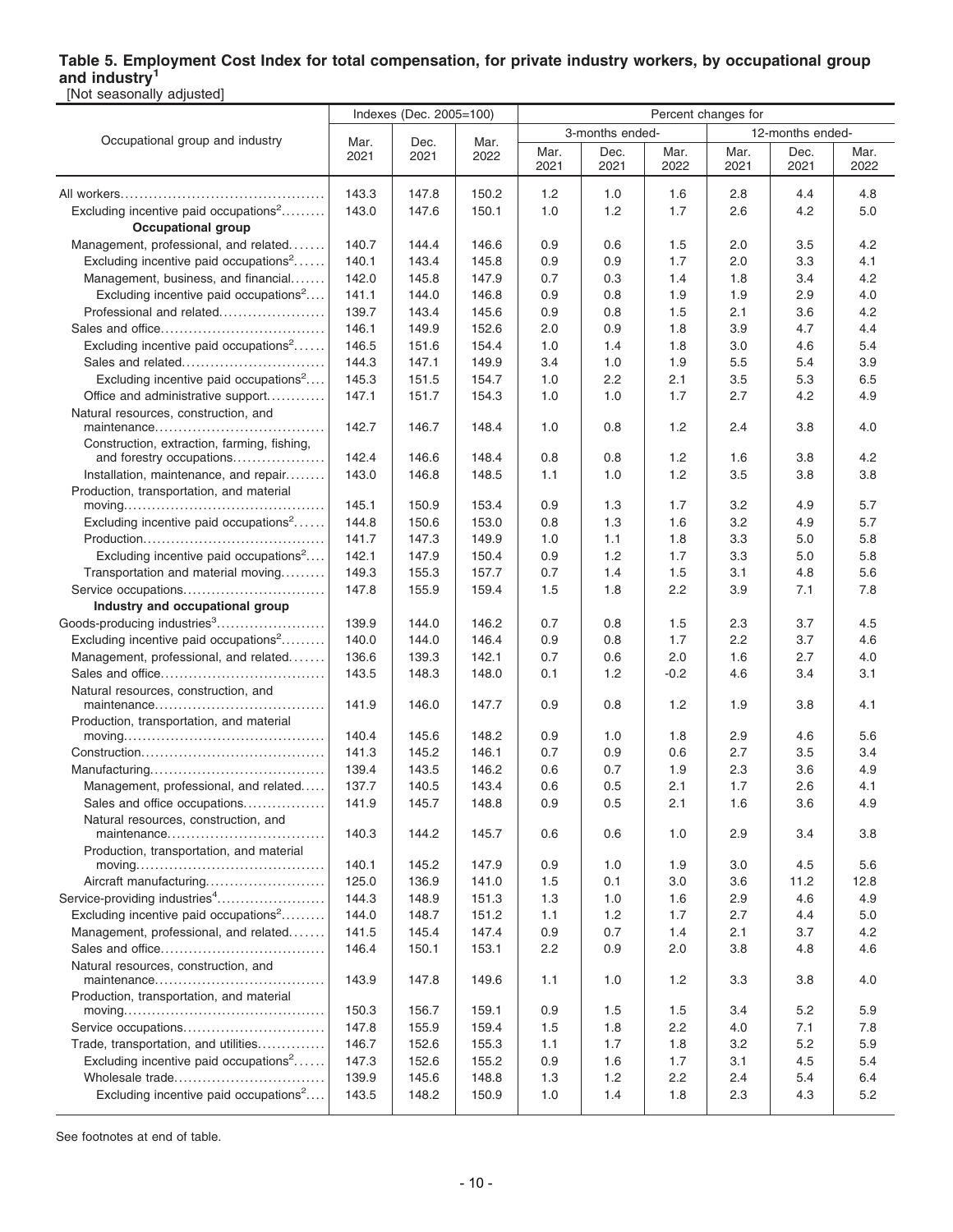#### **Table 5. Employment Cost Index for total compensation, for private industry workers, by occupational group and industry<sup>1</sup> — Continued** [Not seasonally adjusted]

|                                                   |                | Indexes (Dec. 2005=100) |              |              |                 |              | Percent changes for |                  |              |
|---------------------------------------------------|----------------|-------------------------|--------------|--------------|-----------------|--------------|---------------------|------------------|--------------|
|                                                   |                |                         |              |              | 3-months ended- |              |                     | 12-months ended- |              |
| Occupational group and industry                   | Mar.<br>2021   | Dec.<br>2021            | Mar.<br>2022 | Mar.<br>2021 | Dec.<br>2021    | Mar.<br>2022 | Mar.<br>2021        | Dec.<br>2021     | Mar.<br>2022 |
| Service-providing industries - Continued          |                |                         |              |              |                 |              |                     |                  |              |
|                                                   | 148.4          | 156.0                   | 158.8        | 1.2          | 2.4             | 1.8          | 3.8                 | 6.3              | 7.0          |
| Excluding incentive paid occupations <sup>2</sup> | 147.4          | 153.9                   | 157.0        | 1.1          | 2.1             | 2.0          | 3.9                 | 5.6              | 6.5          |
| Transportation and warehousing                    | 150.5          | 154.7                   | 156.3        | 0.6          | 1.1             | 1.0          | 2.7                 | 3.4              | 3.9          |
|                                                   | 155.7          | 158.5                   | 160.8        | 1.1          | 0.4             | 1.5          | 2.6                 | 2.9              | 3.3          |
|                                                   | 141.4          | 144.7                   | 147.1        | 1.1          | 0.6             | 1.7          | 3.1                 | 3.4              | 4.0          |
| Financial activities                              | 146.8          | 146.0                   | 148.5        | 3.8          | $-1.1$          | 1.7          | 5.3                 | 3.3              | 1.2          |
| Excluding incentive paid occupations <sup>2</sup> | 142.8          | 146.0                   | 149.3        | 0.9          | 0.8             | 2.3          | 2.3                 | 3.2              | 4.6          |
| Finance and insurance                             | 148.4          | 146.5                   | 148.8        | 4.5          | $-1.5$          | 1.6          | 6.0                 | 3.2              | 0.3          |
| Credit intermediation and related                 |                |                         |              |              |                 |              |                     |                  |              |
|                                                   | 141.2          | 148.8                   | 148.5        | 0.5          | $-2.6$          | $-0.2$       | 2.0                 | 5.9              | 5.2          |
| Excluding incentive paid                          | 145.7          | 148.4                   | 152.0        | 1.0          | 0.6             | 2.4          | 2.2                 | 2.9              | 4.3          |
| Insurance carriers and related activities.        | 144.6          | 147.1                   | 150.1        | 1.1          | 0.5             | 2.0          | 2.8                 | 2.9              | 3.8          |
| Excluding incentive paid occupations <sup>2</sup> | 143.2          | 145.8                   | 148.8        | 0.8          | 0.7             | 2.1          | 2.4                 | 2.7              | 3.9          |
| Real estate and rental and leasing<br>.           | 139.7          | 143.9                   | 146.9        | 0.6          | 1.2             | 2.1          | 2.0                 | 3.7              | 5.2          |
| Excluding incentive paid occupations <sup>2</sup> | 143.9          | 148.1                   | 151.0        | 0.8          | 1.1             | 2.0          | 2.1                 | 3.8              | 4.9          |
| Professional and business services                | 143.7          | 147.9                   | 150.2        | 0.9          | 0.8             | 1.6          | 2.1                 | 3.9              | 4.5          |
| Professional, scientific, and technical           |                |                         |              |              |                 |              |                     |                  |              |
|                                                   | 145.2          | 149.2                   | 151.1        | 0.8          | 0.5             | 1.3          | 1.4                 | 3.6              | 4.1          |
| Administrative and support and waste              |                |                         |              |              |                 |              |                     |                  |              |
| management and remediation services               | 142.1          | 147.5                   | 150.4        | 1.3          | 1.3             | 2.0          | 3.5                 | 5.1              | 5.8          |
| Education and health services                     | 141.3          | 146.1                   | 148.3        | 0.8          | 1.3             | 1.5          | 2.2                 | 4.2              | 5.0          |
| Educational services                              | 140.5          | 144.0                   | 145.4        | 0.1          | 0.3             | 1.0          | 1.4                 | 2.6              | 3.5          |
| Junior colleges, colleges, universities,          |                |                         |              |              |                 |              |                     |                  |              |
| and professional schools                          | 141.0<br>141.4 | 144.9                   | 145.8        | 0.1          | 0.6             | 0.6          | 0.4                 | 2.9              | 3.4          |
| Health care and social assistance                 |                | 146.6                   | 148.9        | 0.9          | 1.6             | 1.6          | 2.2<br>2.7          | 4.6              | 5.3          |
|                                                   | 142.6          | 147.4                   | 149.8        | 1.1          | 1.7             | 1.6          |                     | 4.5              | 5.0          |
| Nursing and residential care facilities           | 138.3          | 145.0                   | 147.6        | 1.1          | 1.8             | 1.8          | 3.4                 | 6.0              | 6.7          |
| Nursing care facilities <sup>2</sup>              | 137.7          | 144.1                   | 146.6        | 1.2          | 1.6             | 1.7          | 3.5                 | 5.9              | 6.5          |
| Leisure and hospitality                           | 147.4          | 156.3                   | 159.8        | 1.9          | 1.4             | 2.2          | 3.9                 | 8.0              | 8.4          |
| Accommodation and food service                    | 150.2          | 159.6                   | 163.4        | 2.0          | 1.6             | 2.4          | 4.5                 | 8.4              | 8.8          |
| Other services, except public administration      | 144.3          | 150.1                   | 152.6        | 1.4          | 1.1             | 1.7          | 2.8                 | 5.5              | 5.8          |

<sup>1</sup> Includes wages, salaries, and employer costs for employee benefits.

<sup>2</sup> The index for this series is not strictly comparable with other series in this table.

<sup>3</sup> Includes mining, construction, and manufacturing.

<sup>4</sup> Includes the following industries: wholesale trade; retail trade; transportation and warehousing; utilities; information; finance and insurance; real estate and rental and leasing; professional and technical services; except public administration.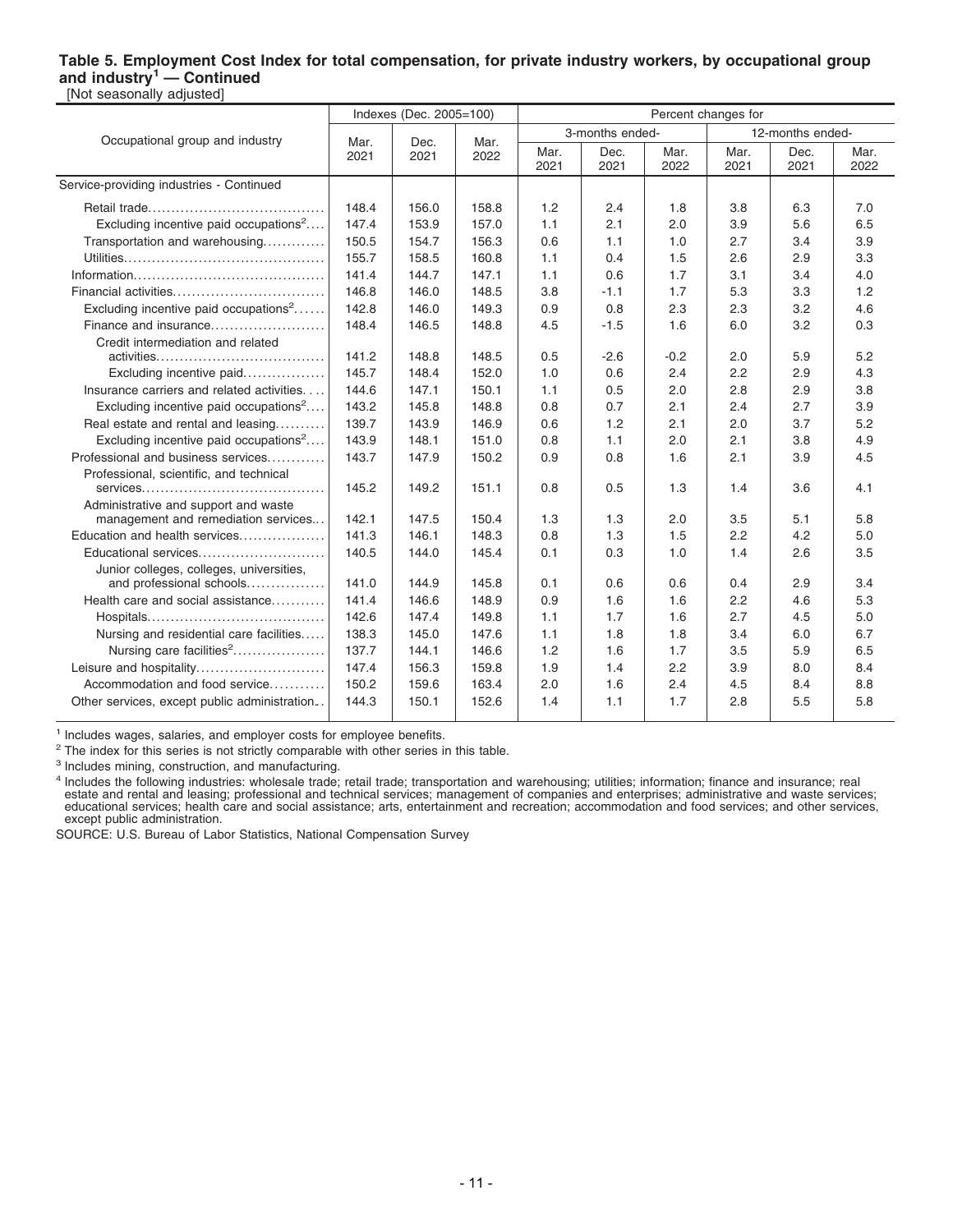#### **Table 6. Employment Cost Index for total compensation, for private industry workers, by bargaining status and Census region and division<sup>1</sup>** [Not seasonally adjusted]

|                                           |       | Indexes (Dec. 2005=100) |       |              |                 |              | Percent changes for |                  |              |
|-------------------------------------------|-------|-------------------------|-------|--------------|-----------------|--------------|---------------------|------------------|--------------|
| Bargaining status and Census region and   | Mar.  | Dec.                    | Mar.  |              | 3-months ended- |              |                     | 12-months ended- |              |
| division                                  | 2021  | 2021                    | 2022  | Mar.<br>2021 | Dec.<br>2021    | Mar.<br>2022 | Mar.<br>2021        | Dec.<br>2021     | Mar.<br>2022 |
| <b>Bargaining status</b>                  |       |                         |       |              |                 |              |                     |                  |              |
|                                           | 147.5 | 151.2                   | 152.6 | 0.8          | 0.7             | 0.9          | 3.1                 | 3.3              | 3.5          |
| Goods-producing industries <sup>2</sup>   | 141.8 | 146.2                   | 147.5 | 0.7          | 0.6             | 0.9          | 3.1                 | 3.8              | 4.0          |
| Manufacturing                             | 135.4 | 140.7                   | 142.3 | 0.5          | 0.9             | 1.1          | 3.8                 | 4.5              | 5.1          |
| Service-providing industries <sup>3</sup> | 151.6 | 155.0                   | 156.5 | 0.9          | 0.8             | 1.0          | 3.0                 | 3.2              | 3.2          |
|                                           | 142.7 | 147.2                   | 149.7 | 1.3          | 1.0             | 1.7          | 2.8                 | 4.5              | 4.9          |
| Goods-producing industries <sup>2</sup>   | 139.3 | 143.3                   | 145.7 | 0.7          | 0.8             | 1.7          | 2.2                 | 3.6              | 4.6          |
| Manufacturing                             | 140.5 | 144.4                   | 147.3 | 0.7          | 0.7             | 2.0          | 2.1                 | 3.5              | 4.8          |
| Service-providing industries <sup>3</sup> | 143.6 | 148.2                   | 150.7 | 1.4          | 1.0             | 1.7          | 2.9                 | 4.7              | 4.9          |
| Census region and division <sup>4</sup>   |       |                         |       |              |                 |              |                     |                  |              |
|                                           | 146.1 | 149.6                   | 152.2 | 1.5          | 0.8             | 1.7          | 3.1                 | 3.9              | 4.2          |
|                                           | 149.0 | 153.4                   | 156.5 | 1.4          | 0.8             | 2.0          | 2.8                 | 4.4              | 5.0          |
| Middle Atlantic                           | 145.1 | 148.3                   | 150.7 | 1.5          | 0.8             | 1.6          | 3.2                 | 3.8              | 3.9          |
|                                           | 141.0 | 145.6                   | 147.5 | 1.2          | 0.7             | 1.3          | 3.1                 | 4.5              | 4.6          |
|                                           | 143.7 | 147.5                   | 149.4 | 1.3          | 0.8             | 1.3          | 3.6                 | 4.0              | 4.0          |
| East South Central                        | 139.4 | 145.6                   | 148.2 | 1.5          | 1.5             | 1.8          | 2.3                 | 6.0              | 6.3          |
| West South Central                        | 137.0 | 142.5                   | 144.0 | 0.8          | 0.3             | 1.1          | 2.5                 | 4.9              | 5.1          |
|                                           | 140.7 | 145.5                   | 147.9 | 1.2          | 1.4             | 1.6          | 2.3                 | 4.6              | 5.1          |
| East North Central                        | 139.1 | 143.8                   | 146.3 | 1.1          | 1.3             | 1.7          | 2.0                 | 4.5              | 5.2          |
| West North Central                        | 144.6 | 149.6                   | 151.9 | 1.2          | 1.6             | 1.5          | 3.2                 | 4.7              | 5.0          |
|                                           | 146.8 | 151.4                   | 154.3 | 1.2          | 0.9             | 1.9          | 2.7                 | 4.3              | 5.1          |
|                                           | 143.8 | 149.3                   | 152.2 | 1.3          | 1.3             | 1.9          | 3.1                 | 5.1              | 5.8          |
|                                           | 148.1 | 152.4                   | 155.3 | 1.2          | 0.7             | 1.9          | 2.6                 | 4.1              | 4.9          |

<sup>1</sup> Includes wages, salaries, and employer costs for employee benefits.

<sup>2</sup> Includes mining, construction, and manufacturing.

<sup>3</sup> Includes the following industries: wholesale trade; retail trade; transportation and warehousing; utilities; information; finance and insurance; real estate and rental and leasing; professional and technical services;

<sup>4</sup> The Census divisions are defined as follows: New England: Connecticut, Maine, Massachusetts, New Hampshire, Rhode Island and Vermont;<br>Middle Atlantic: New Jersey, New York, and Pennsylvania; South Atlantic: Delaware, D

NOTE: The indexes for these series are not strictly comparable to those for the aggregate, occupation, and industry series. SOURCE: U.S. Bureau of Labor Statistics, National Compensation Survey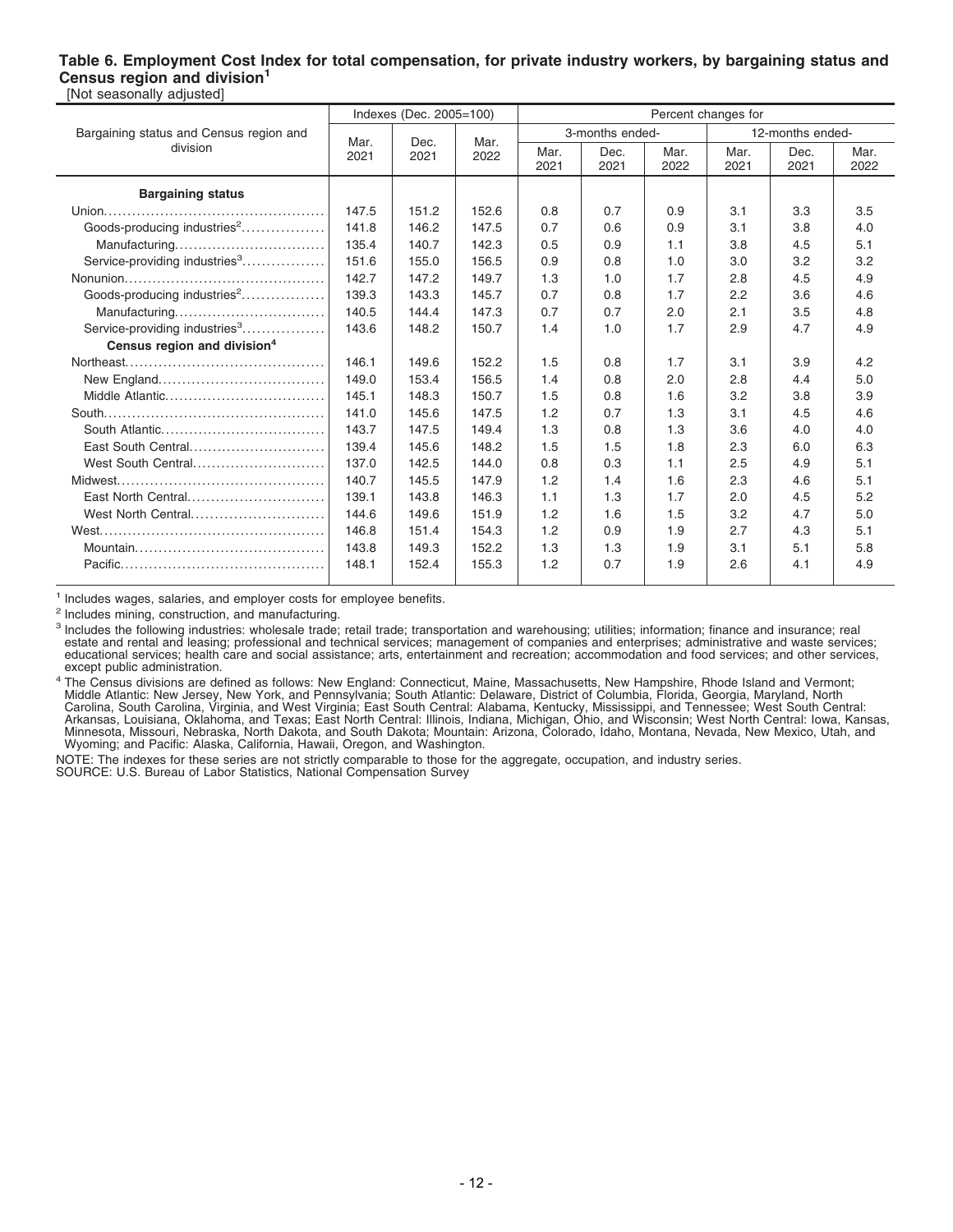#### **Table 7. Employment Cost Index for total compensation, for state and local government workers, by occupational group and industry<sup>1</sup>** [Not seasonally adjusted]

|                                       | Indexes (Dec. 2005=100) |       |       | Percent changes for |                 |              |              |                  |              |  |
|---------------------------------------|-------------------------|-------|-------|---------------------|-----------------|--------------|--------------|------------------|--------------|--|
| Occupational group and industry       | Mar.                    | Dec.  | Mar.  |                     | 3-months ended- |              |              | 12-months ended- |              |  |
|                                       | 2021                    | 2021  | 2022  | Mar.<br>2021        | Dec.<br>2021    | Mar.<br>2022 | Mar.<br>2021 | Dec.<br>2021     | Mar.<br>2022 |  |
|                                       | 145.4                   | 148.6 | 150.0 | 0.3                 | 0.7             | 0.9          | 2.0          | 2.6              | 3.2          |  |
| Occupational group                    |                         |       |       |                     |                 |              |              |                  |              |  |
| Management, professional, and related | 143.7                   | 146.6 | 147.7 | 0.3                 | 0.5             | 0.8          | 1.9          | 2.4              | 2.8          |  |
| Professional and related              | 143.6                   | 146.5 | 147.6 | 0.3                 | 0.5             | 0.8          | 2.0          | 2.4              | 2.8          |  |
|                                       | 148.4                   | 151.4 | 153.3 | 0.3                 | 0.5             | 1.3          | 2.3          | 2.3              | 3.3          |  |
| Office and administrative support     | 148.5                   | 151.4 | 153.4 | 0.3                 | 0.5             | 1.3          | 2.3          | 2.2              | 3.3          |  |
| Service occupations                   | 149.6                   | 154.1 | 156.2 | 0.3                 | 0.9             | 1.4          | 2.3          | 3.4              | 4.4          |  |
| <b>Industry</b>                       |                         |       |       |                     |                 |              |              |                  |              |  |
| Education and health services         | 143.8                   | 147.0 | 148.1 | 0.3                 | 0.5             | 0.7          | 2.1          | 2.5              | 3.0          |  |
| Educational services                  | 143.3                   | 146.4 | 147.4 | 0.3                 | 0.5             | 0.7          | 2.1          | 2.4              | 2.9          |  |
|                                       | 143.2                   | 146.3 | 147.3 | 0.2                 | 0.5             | 0.7          | 2.1          | 2.4              | 2.9          |  |
| Elementary and secondary schools      | 143.8                   | 146.8 | 147.8 | 0.3                 | 0.4             | 0.7          | 2.3          | 2.4              | 2.8          |  |
| Health care and social assistance     | 147.6                   | 152.1 | 153.7 | 0.6                 | 1.3             | 1.1          | 2.1          | 3.7              | 4.1          |  |
|                                       | 144.9                   | 149.2 | 150.8 | 0.7                 | 1.3             | 1.1          | 2.1          | 3.7              | 4.1          |  |
| Public administration                 | 147.4                   | 150.6 | 152.9 | 0.4                 | 0.7             | 1.5          | 1.9          | 2.6              | 3.7          |  |

<sup>1</sup> Includes wages, salaries, and employer costs for employee benefits.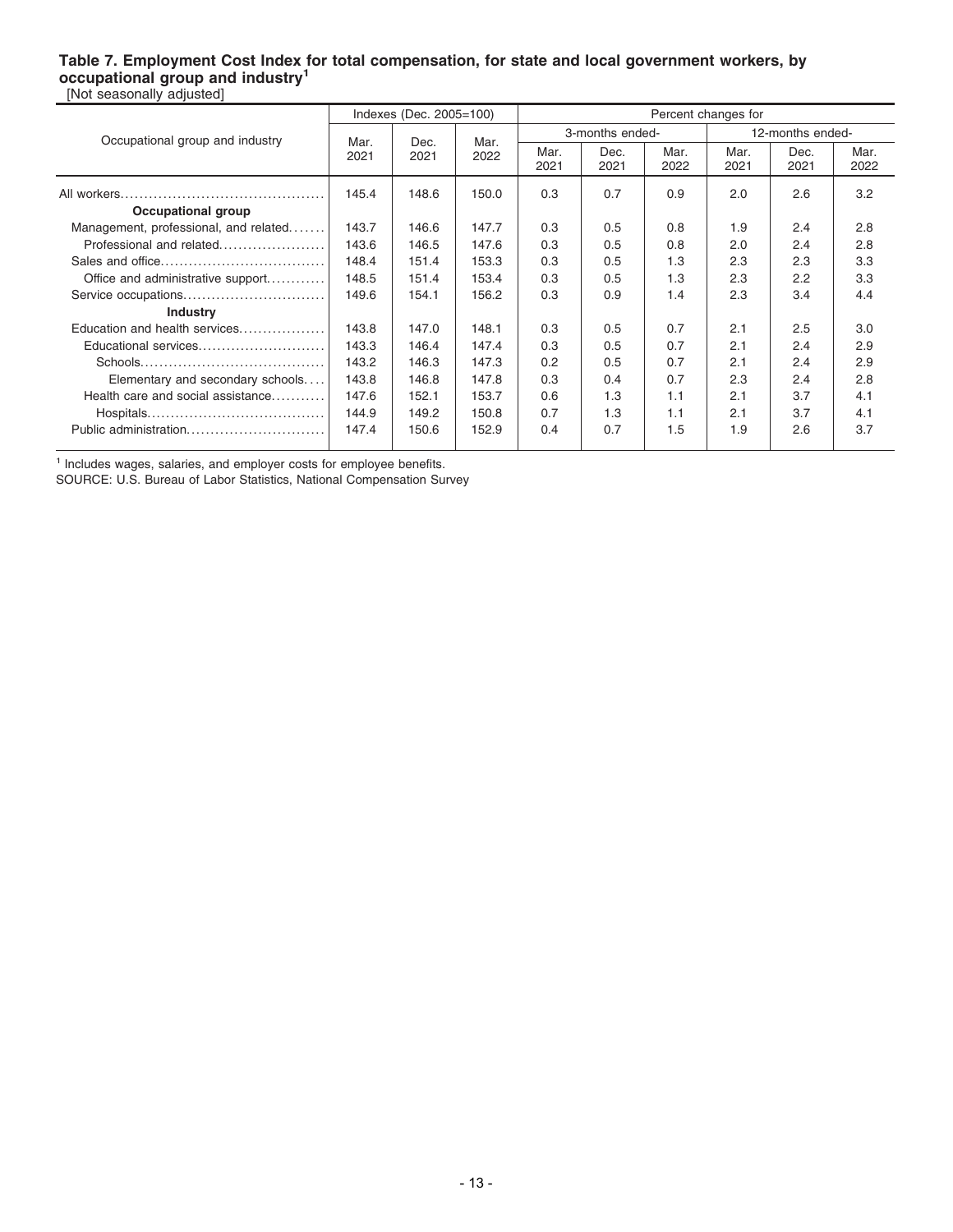#### **Table 8. Employment Cost Index for wages and salaries, for civilian workers, by occupational group and industry** [Not seasonally adjusted]

|                                                                                              |              | Indexes (Dec. 2005=100) |              | Percent changes for |                 |              |              |                  |              |  |
|----------------------------------------------------------------------------------------------|--------------|-------------------------|--------------|---------------------|-----------------|--------------|--------------|------------------|--------------|--|
| Occupational group and industry                                                              |              |                         |              |                     | 3-months ended- |              |              | 12-months ended- |              |  |
|                                                                                              | Mar.<br>2021 | Dec.<br>2021            | Mar.<br>2022 | Mar.<br>2021        | Dec.<br>2021    | Mar.<br>2022 | Mar.<br>2021 | Dec.<br>2021     | Mar.<br>2022 |  |
|                                                                                              | 142.9        | 147.7                   | 149.6        | 1.1                 | 1.0             | 1.3          | 2.7          | 4.5              | 4.7          |  |
| Excluding incentive paid occupations <sup>2</sup>                                            | 142.2        | 147.0                   | 149.1        | 0.9                 | 1.2             | 1.4          | 2.4          | 4.3              | 4.9          |  |
| <b>Occupational group</b>                                                                    |              |                         |              |                     |                 |              |              |                  |              |  |
| Management, professional, and related                                                        | 139.7        | 143.4                   | 144.9        | 0.7                 | 0.5             | 1.0          | 1.7          | 3.4              | 3.7          |  |
| Management, business, and financial                                                          | 141.9        | 146.1                   | 147.6        | 0.6                 | 0.2             | 1.0          | 1.6          | 3.6              | 4.0          |  |
| Professional and related                                                                     | 138.4        | 142.0                   | 143.5        | 0.7                 | 0.7             | 1.1          | 1.8          | 3.3              | 3.7          |  |
|                                                                                              | 146.8        | 150.9                   | 153.2        | 2.4                 | 0.9             | 1.5          | 4.3          | 5.2              | 4.4          |  |
| Sales and related                                                                            | 147.0        | 150.0                   | 152.4        | 4.0                 | 0.8             | 1.6          | 6.1          | 6.1              | 3.7          |  |
| Office and administrative support                                                            | 146.2        | 151.2                   | 153.4        | 1.0                 | 1.1             | 1.5          | 2.7          | 4.5              | 4.9          |  |
| Natural resources, construction, and                                                         | 142.3        | 146.7                   | 148.6        | 1.1                 | 1.0             | 1.3          | 2.6          | 4.2              | 4.4          |  |
| Construction, extraction, farming, fishing,                                                  |              |                         |              |                     |                 |              |              |                  |              |  |
| and forestry occupations                                                                     | 141.8        | 146.7                   | 148.7        | 0.9                 | 1.0             | 1.4          | 1.6          | 4.4              | 4.9          |  |
| Installation, maintenance, and repair                                                        | 142.8        | 146.9                   | 148.7        | 1.1                 | 1.1             | 1.2          | 3.6          | 4.0              | 4.1          |  |
| Production, transportation, and material                                                     |              |                         |              |                     |                 |              |              |                  |              |  |
| $moving \dots \dots \dots \dots \dots \dots \dots \dots \dots \dots \dots \dots \dots \dots$ | 146.9        | 153.6                   | 155.8        | 1.1                 | 1.5             | 1.4          | 3.5          | 5.7              | 6.1          |  |
|                                                                                              | 143.7        | 150.1                   | 152.1        | 1.3                 | 1.4             | 1.3          | 3.5          | 5.8              | 5.8          |  |
| Transportation and material moving                                                           | 150.3        | 157.5                   | 159.9        | 0.9                 | 1.7             | 1.5          | 3.4          | 5.7              | 6.4          |  |
| Service occupations                                                                          | 147.8        | 156.1                   | 159.2        | 1.4                 | 1.9             | 2.0          | 3.9          | 7.1              | 7.7          |  |
| <b>Industry</b>                                                                              |              |                         |              |                     |                 |              |              |                  |              |  |
| Goods-producing industries <sup>3</sup>                                                      | 141.9        | 146.5                   | 148.3        | 0.7                 | 1.0             | 1.2          | 2.5          | 4.0              | 4.5          |  |
|                                                                                              | 141.8        | 146.4                   | 148.7        | 0.8                 | 1.0             | 1.6          | 2.5          | 4.1              | 4.9          |  |
| Service-providing industries <sup>4</sup>                                                    | 143.1        | 147.9                   | 149.9        | 1.3                 | 1.0             | 1.4          | 2.8          | 4.7              | 4.8          |  |
| Education and health services                                                                | 138.2        | 142.6                   | 144.0        | 0.4                 | 1.0             | 1.0          | 1.8          | 3.6              | 4.2          |  |
| Educational services                                                                         | 134.9        | 137.8                   | 138.5        | 0.1                 | 0.3             | 0.5          | 1.6          | 2.2              | 2.7          |  |
| Elementary and secondary schools                                                             | 133.9        | 136.5                   | 137.2        | 0.1                 | 0.1             | 0.5          | 1.7          | 2.0              | 2.5          |  |
| Junior colleges, colleges, and<br>universities                                               | 135.8        | 139.3                   | 140.0        | 0.1                 | 0.5             | 0.5          | 0.8          | 2.7              | 3.1          |  |
| Health care and social assistance                                                            | 141.9        | 147.8                   | 149.9        | 0.9                 | 1.7             | 1.4          | 2.2          | 5.0              | 5.6          |  |
|                                                                                              | 142.0        | 147.7                   | 149.6        | 1.0                 | 1.9             | 1.3          | 2.5          | 5.0              | 5.4          |  |
| Nursing and residential care facilities                                                      | 140.9        | 148.4                   | 150.9        | 1.1                 | 2.0             | 1.7          | 3.5          | 6.5              | 7.1          |  |
| Public administration                                                                        | 137.2        | 140.8                   | 142.7        | 0.5                 | 0.7             | 1.3          | 1.6          | 3.2              | 4.0          |  |

1 Includes workers in the private nonfarm economy except those in private households, and workers in the public sector, except the federal government.

 $2$  The index for this series is not strictly comparable with other series in this table.

<sup>3</sup> Includes mining, construction, and manufacturing.

<sup>4</sup> Includes the following industries: wholesale trade; retail trade; transportation and warehousing; utilities; information; finance and insurance; real estate and rental and leasing; professional and technical services;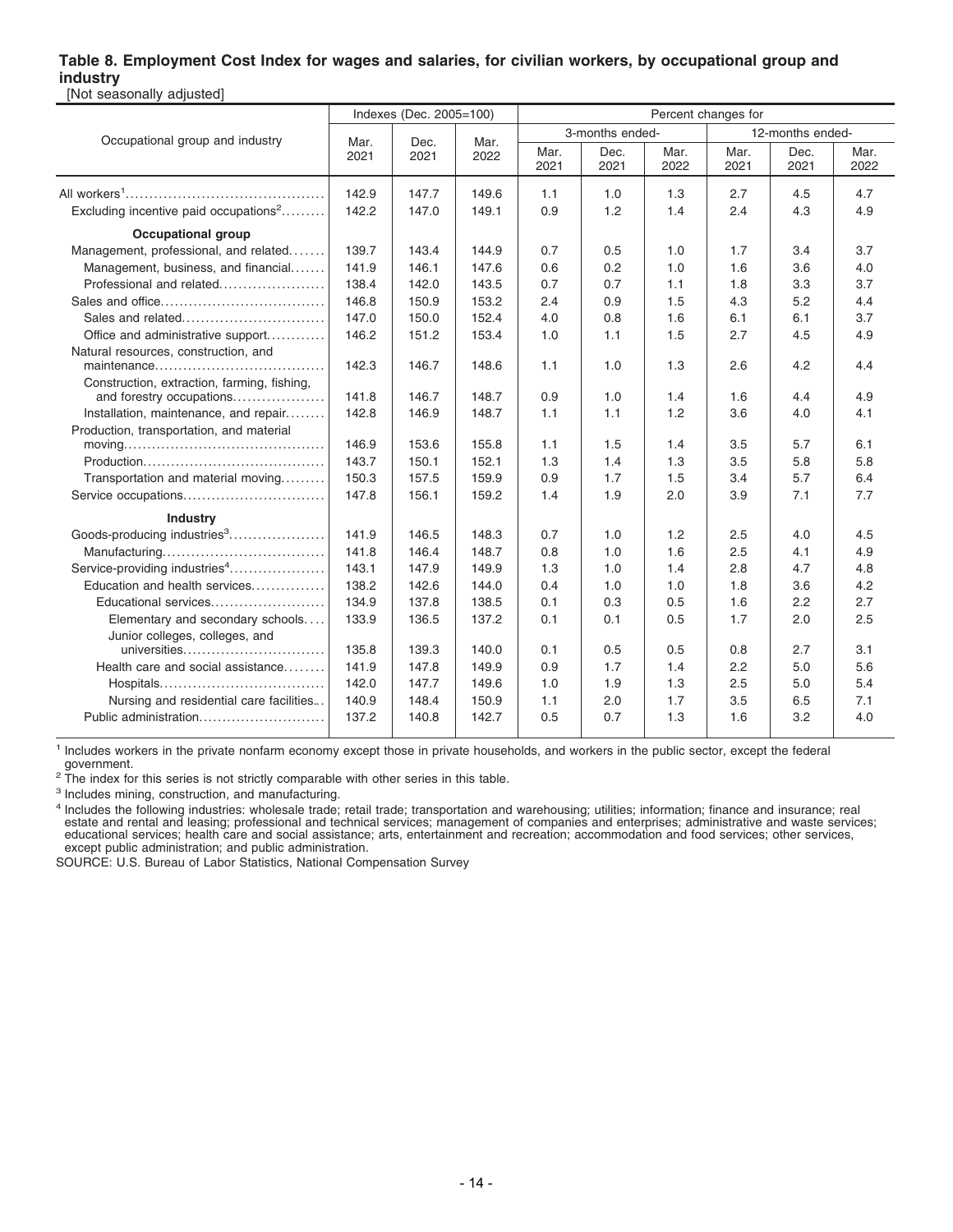## **Table 9. Employment Cost Index for wages and salaries, for private industry workers, by occupational group and industry**

| [Not seasonally adjusted]                                                                  |                |                             |                |                     |                  |              |              |              |              |  |  |
|--------------------------------------------------------------------------------------------|----------------|-----------------------------|----------------|---------------------|------------------|--------------|--------------|--------------|--------------|--|--|
|                                                                                            |                | Index value (Dec. 2005=100) |                | Percent changes for |                  |              |              |              |              |  |  |
| Occupational group and industry                                                            | Mar.           | Dec.<br>Mar.                |                | 3-months ended-     | 12-months ended- |              |              |              |              |  |  |
|                                                                                            | 2021           | 2021                        | 2022           | Mar.<br>2021        | Dec.<br>2021     | Mar.<br>2022 | Mar.<br>2021 | Dec.<br>2021 | Mar.<br>2022 |  |  |
|                                                                                            | 144.6          | 149.7                       | 151.8          | 1.4                 | 1.0              | 1.4          | 3.0          | 5.0          | 5.0          |  |  |
| Excluding incentive paid occupations <sup>1</sup>                                          | 143.9          | 149.0                       | 151.4          | 1.1                 | 1.3              | 1.6          | 2.7          | 4.6          | 5.2          |  |  |
| <b>Occupational group</b>                                                                  |                |                             |                |                     |                  |              |              |              |              |  |  |
| Management, professional, and related                                                      | 141.6          | 145.8                       | 147.6          | 0.9                 | 0.6              | 1.2          | 1.8          | 3.8          | 4.2          |  |  |
| Excluding incentive paid occupations <sup>1</sup>                                          | 140.5          | 144.1                       | 146.2          | 0.9                 | 1.0              | 1.5          | 1.9          | 3.5          | 4.1          |  |  |
| Management, business, and financial                                                        | 142.7          | 147.1                       | 148.6          | 0.7                 | 0.1              | 1.0          | 1.6          | 3.8          | 4.1          |  |  |
| Excluding incentive paid occupations <sup>1</sup>                                          | 140.9          | 144.0                       | 146.4          | 0.8                 | 0.8              | 1.7          | 1.7          | 3.0          | 3.9          |  |  |
| Professional and related                                                                   | 140.8          | 144.9                       | 146.8          | 0.9                 | 1.0              | 1.3          | 2.0          | 3.9          | 4.3          |  |  |
|                                                                                            | 147.7          | 151.9                       | 154.3          | 2.5                 | 1.0              | 1.6          | 4.4          | 5.4          | 4.5          |  |  |
| Excluding incentive paid occupations <sup>1</sup>                                          | 147.3          | 153.2                       | 155.7          | 1.1                 | 1.6              | 1.6          | 3.2          | 5.1          | 5.7          |  |  |
|                                                                                            | 147.2          | 150.1                       | 152.6          | 4.0                 | 0.8              | 1.7          | 6.2          | 6.1          | 3.7          |  |  |
| Excluding incentive paid occupations <sup>1</sup>                                          | 147.1          | 154.1                       | 157.0          | 1.0                 | 2.4              | 1.9          | 3.7          | 5.8          | 6.7          |  |  |
| Office and administrative support                                                          | 147.6          | 153.0                       | 155.3          | 1.1                 | 1.1              | 1.5          | 2.8          | 4.8          | 5.2          |  |  |
| Natural resources, construction, and                                                       | 142.7          | 147.2                       | 149.0          | 1.1                 | 1.0              | 1.2          | 2.7          | 4.2          | 4.4          |  |  |
| Construction, extraction, farming, fishing,                                                |                |                             |                |                     |                  |              |              |              |              |  |  |
| and forestry occupations                                                                   | 142.3          | 147.2                       | 149.1          | 0.9                 | 0.9              | 1.3          | 1.6          | 4.4          | 4.8          |  |  |
| Installation, maintenance, and repair                                                      | 143.1          | 147.2                       | 149.1          | 1.2                 | 1.0              | 1.3          | 3.8          | 4.1          | 4.2          |  |  |
| Production, transportation, and material                                                   |                |                             |                |                     |                  |              |              |              |              |  |  |
| $moving \dots \dots \dots \dots \dots \dots \dots \dots \dots \dots \dots \dots \dots$     | 147.1          | 153.9                       | 156.2          | 1.1                 | 1.5              | 1.5          | 3.5          | 5.8          | 6.2          |  |  |
| Excluding incentive paid occupations <sup>1</sup>                                          | 146.7          | 153.6                       | 155.8          | 1.0                 | 1.6              | 1.4          | 3.5          | 5.8          | 6.2          |  |  |
|                                                                                            | 143.7          | 150.0                       | 152.1          | 1.3                 | 1.4              | 1.4          | 3.6          | 5.8          | 5.8          |  |  |
| Excluding incentive paid occupations <sup>1</sup>                                          | 144.1          | 150.6                       | 152.7          | 1.3                 | 1.4              | 1.4          | 3.7          | 5.8          | 6.0          |  |  |
| Transportation and material moving                                                         | 151.1          | 158.5                       | 160.8          | 0.9                 | 1.7              | 1.5          | 3.5          | 5.9          | 6.4          |  |  |
| Service occupations                                                                        | 150.1          | 159.5                       | 163.0          | 1.7                 | 2.1              | 2.2          | 4.3          | 8.1          | 8.6          |  |  |
| Industry and occupational group                                                            |                |                             |                |                     |                  |              |              |              |              |  |  |
|                                                                                            | 142.0          | 146.6                       | 148.3          | 0.7                 | 1.0              | 1.2          | 2.5          | 4.0          | 4.4          |  |  |
| Excluding incentive paid occupations <sup>1</sup>                                          | 142.0          | 146.5                       | 148.6          | 0.9                 | 1.0              | 1.4          | $2.2\,$      | 4.1          | 4.6          |  |  |
| Management, professional, and related                                                      | 139.9          | 142.7                       | 145.1          | 0.5                 | 0.7              | 1.7          | 1.3          | 2.5          | 3.7          |  |  |
|                                                                                            | 146.7          | 152.4                       | 150.5          | $-0.1$              | 1.4              | $-1.2$       | 5.9          | 3.7          | 2.6          |  |  |
| Natural resources, construction, and                                                       | 142.4          | 147.0                       | 148.7          | 1.0                 | 0.9              | 1.2          | 1.9          | 4.3          | 4.4          |  |  |
| Production, transportation, and material                                                   |                |                             |                |                     |                  |              |              |              |              |  |  |
|                                                                                            | 142.4          | 148.6                       | 150.8          | 1.1                 | 1.3              | 1.5          | 3.1          | 5.5          | 5.9          |  |  |
|                                                                                            | 142.1          | 146.6                       | 147.2          | 0.6                 | 1.0              | 0.4          | 3.0          | 3.8          | 3.6          |  |  |
|                                                                                            | 141.8          | 146.4                       | 148.7          | 0.8                 | 1.0              | 1.6          | 2.5          | 4.1          | 4.9          |  |  |
| Management, professional, and related.                                                     | 140.6          | 143.4                       | 145.9          | 0.3                 | 0.6              | 1.7          | 1.4          | 2.3          | 3.8          |  |  |
|                                                                                            | 143.6          | 147.9                       | 150.7          | 1.1                 | 0.5              | 1.9          | 2.1          | 4.1          | 4.9          |  |  |
| Natural resources, construction, and<br>maintenance                                        | 143.3          | 147.6                       | 148.6          | 0.8                 | 0.8              | 0.7          | 3.2          | 3.9          | 3.7          |  |  |
| Production, transportation, and material                                                   |                |                             |                |                     |                  |              |              |              |              |  |  |
| $moving \dots \dots \dots \dots \dots \dots \dots \dots \dots \dots \dots \dots$           | 142.3          | 148.4                       | 150.6          | 1.1                 | 1.3              | 1.5          | 3.3          | 5.5          | 5.8          |  |  |
| Aircraft manufacturing                                                                     | 149.9          | 150.2                       | 153.5          | 1.1                 | $-0.1$           | 2.2          | 3.0          | 1.3          | 2.4          |  |  |
| Service-providing industries <sup>3</sup>                                                  | 145.3          | 150.5                       | 152.8          | 1.5                 | 1.0              | 1.5          | 3.1          | 5.2          | 5.2          |  |  |
| Excluding incentive paid occupations <sup>1</sup><br>Management, professional, and related | 144.4          | 149.8                       | 152.2          | 1.0                 | 1.4              | 1.6          | 2.8          | 4.8          | 5.4          |  |  |
|                                                                                            | 141.9          | 146.3                       | 148.0          | 0.9                 | 0.6              | 1.2          | 1.9          | 4.0          | 4.3          |  |  |
|                                                                                            | 147.8          | 151.8                       | 154.7          | 2.8                 | 0.9              | 1.9          | 4.3          | 5.6          | 4.7          |  |  |
| Natural resources, construction, and                                                       | 143.2          | 147.5                       | 149.6          | 1.3                 | 1.0              | 1.4          | 3.8          | 4.3          | 4.5          |  |  |
| Production, transportation, and material                                                   |                |                             |                |                     |                  |              |              |              |              |  |  |
|                                                                                            | 151.8          | 159.3                       | 161.5          | 1.1                 | 1.8              | 1.4          | 3.9          | 6.1          | 6.4          |  |  |
| Service occupations                                                                        | 150.1<br>146.7 | 159.5                       | 163.0<br>156.0 | 1.7                 | 2.1              | 2.2<br>1.5   | 4.3          | 8.1          | 8.6          |  |  |
| Trade, transportation, and utilities                                                       |                | 153.7                       |                | 1.2                 | 1.9              |              | 3.4          | 6.1          | 6.3          |  |  |
| Excluding incentive paid occupations <sup>1</sup><br>Wholesale trade                       | 147.0<br>137.2 | 153.1<br>143.6              | 155.4<br>146.5 | 1.0<br>1.4          | 1.9<br>1.3       | 1.5<br>2.0   | 3.4<br>2.3   | 5.2<br>6.1   | 5.7<br>6.8   |  |  |
| Excluding incentive paid occupations <sup>1</sup>                                          | 140.1          | 145.3                       | 147.7          | 0.9                 | 1.6              | 1.7          | 2.2          | 4.7          | 5.4          |  |  |
|                                                                                            |                |                             |                |                     |                  |              |              |              |              |  |  |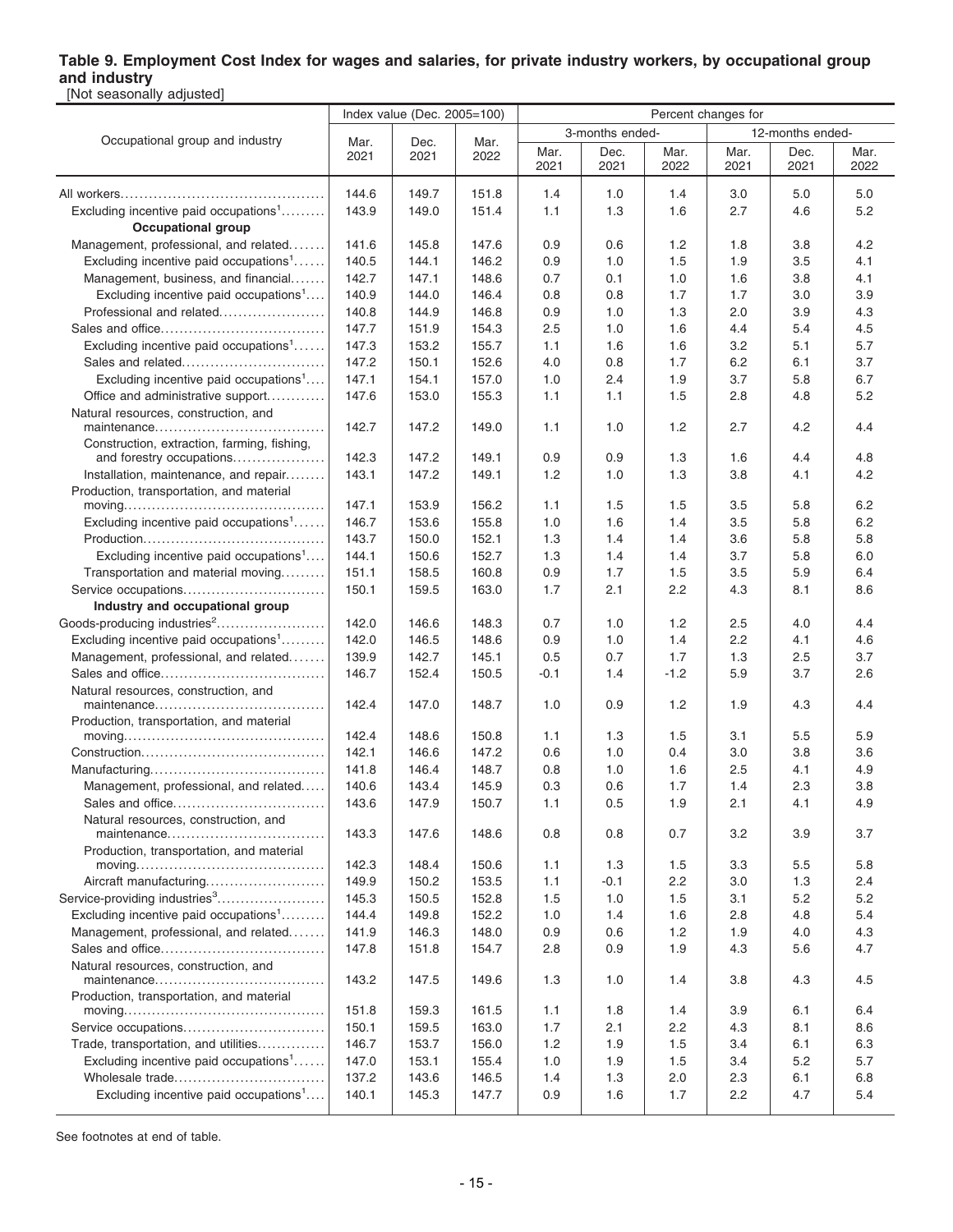#### **Table 9. Employment Cost Index for wages and salaries, for private industry workers, by occupational group and industry — Continued** [Not seasonally adjusted]

|                                                                      |              | Index value (Dec. 2005=100) |              | Percent changes for |                 |              |              |                  |              |  |
|----------------------------------------------------------------------|--------------|-----------------------------|--------------|---------------------|-----------------|--------------|--------------|------------------|--------------|--|
| Occupational group and industry                                      |              |                             |              |                     | 3-months ended- |              |              | 12-months ended- |              |  |
|                                                                      | Mar.<br>2021 | Dec.<br>2021                | Mar.<br>2022 | Mar.<br>2021        | Dec.<br>2021    | Mar.<br>2022 | Mar.<br>2021 | Dec.<br>2021     | Mar.<br>2022 |  |
| Service-providing industries - Continued                             |              |                             |              |                     |                 |              |              |                  |              |  |
|                                                                      | 150.3        | 159.0                       | 161.4        | 1.1                 | 2.7             | 1.5          | 4.2          | 7.0              | 7.4          |  |
| Excluding incentive paid occupations <sup>1</sup>                    | 148.8        | 156.3                       | 159.0        | 1.1                 | 2.3             | 1.7          | 4.2          | 6.2              | 6.9          |  |
| Transportation and warehousing                                       | 151.8        | 157.0                       | 158.3        | 0.9                 | 1.3             | 0.8          | 3.3          | 4.3              | 4.3          |  |
|                                                                      | 150.7        | 153.4                       | 155.6        | 1.3                 | 0.6             | 1.4          | 2.6          | 3.2              | 3.3          |  |
|                                                                      | 140.6        | 144.3                       | 146.7        | 1.2                 | 0.7             | 1.7          | 3.2          | 3.9              | 4.3          |  |
|                                                                      | 149.5        | 147.8                       | 149.8        | 5.1                 | $-1.9$          | 1.4          | 6.3          | 3.9              | 0.2          |  |
| Excluding incentive paid occupations <sup>1</sup>                    | 142.6        | 146.0                       | 149.2        | 1.1                 | 0.9             | 2.2          | 2.0          | 3.5              | 4.6          |  |
| Finance and insurance                                                | 152.1        | 148.8                       | 150.5        | 6.1                 | $-2.6$          | 1.1          | 7.3          | 3.8              | $-1.1$       |  |
| Credit intermediation and related                                    | 140.1        | 150.7                       | 148.6        | 0.5                 | $-3.8$          | $-1.4$       | 1.7          | 8.1              | 6.1          |  |
| Excluding incentive paid                                             | 144.1        | 147.5                       | 151.0        | 1.2                 | 0.8             | 2.4          | 1.8          | 3.6              | 4.8          |  |
| Insurance carriers and related activities                            | 143.9        | 146.3                       | 148.9        | 1.3                 | 0.4             | 1.8          | 3.1          | 3.0              | 3.5          |  |
| Excluding incentive paid                                             | 141.1        | 143.6                       | 146.2        | 0.9                 | 0.7             | 1.8          | 2.3          | 2.7              | 3.6          |  |
| Real estate and rental and leasing                                   | 138.9        | 143.9                       | 147.2        | 0.8                 | 1.5             | 2.3          | 2.1          | 4.4              | 6.0          |  |
| Excluding incentive paid occupations <sup>1</sup>                    | 143.5        | 148.6                       | 151.9        | 1.1                 | 1.4             | 2.2          | 2.3          | 4.6              | 5.9          |  |
| Professional and business services                                   | 144.9        | 149.5                       | 151.6        | 0.9                 | 0.8             | 1.4          | 1.9          | 4.1              | 4.6          |  |
| Professional, scientific, and technical                              | 146.1        | 150.5                       | 152.3        | 0.6                 | 0.5             | 1.2          | 0.8          | 3.7              | 4.2          |  |
| Administrative and support and waste                                 |              |                             |              |                     |                 |              |              |                  |              |  |
| management and remediation services                                  | 144.8        | 151.1                       | 154.0        | 1.3                 | 1.5             | 1.9          | 3.7          | 5.7              | 6.4          |  |
| Education and health services                                        | 141.5        | 147.1                       | 149.1        | 0.6                 | 1.4             | 1.4          | 2.1          | 4.6              | 5.4          |  |
| Educational services                                                 | 139.4        | 143.0                       | 144.1        | 0.1                 | 0.1             | 0.8          | 1.6          | 2.7              | 3.4          |  |
| Junior colleges, colleges, universities,<br>and professional schools | 138.4        | 142.4                       | 143.0        | 0.1                 | 0.4             | 0.4          | 0.3          | 3.0              | 3.3          |  |
| Health care and social assistance                                    | 142.0        | 148.0                       | 150.2        | 0.9                 | 1.8             | 1.5          | 2.2          | 5.1              | 5.8          |  |
|                                                                      | 142.6        | 148.3                       | 150.4        | 1.1                 | 1.9             | 1.4          | 2.7          | 5.1              | 5.5          |  |
| Nursing and residential care facilities                              | 141.3        | 148.9                       | 151.7        | 1.1                 | 2.0             | 1.9          | 3.7          | 6.6              | 7.4          |  |
| Nursing care facilities <sup>1</sup>                                 | 140.4        | 147.5                       | 150.2        | 1.2                 | 1.7             | 1.8          | 3.8          | 6.3              | 7.0          |  |
| Leisure and hospitality                                              | 151.7        | 161.7                       | 165.3        | 2.2                 | 1.6             | 2.2          | 4.3          | 8.9              | 9.0          |  |
| Accommodation and food service                                       | 154.4        | 165.1                       | 168.9        | 2.2                 | 1.8             | 2.3          | 5.0          | 9.3              | 9.4          |  |
| Other services, except public administration                         | 145.4        | 151.9                       | 154.5        | 1.5                 | 1.2             | 1.7          | 3.1          | 6.1              | 6.3          |  |

<sup>1</sup> The index for this series is not strictly comparable with other series in this table.

<sup>2</sup> Includes mining, construction, and manufacturing.

<sup>3</sup> Includes the following industries: wholesale trade; retail trade; transportation and warehousing; utilities; information; finance and insurance; real estate and rental and leasing; professional and technical services;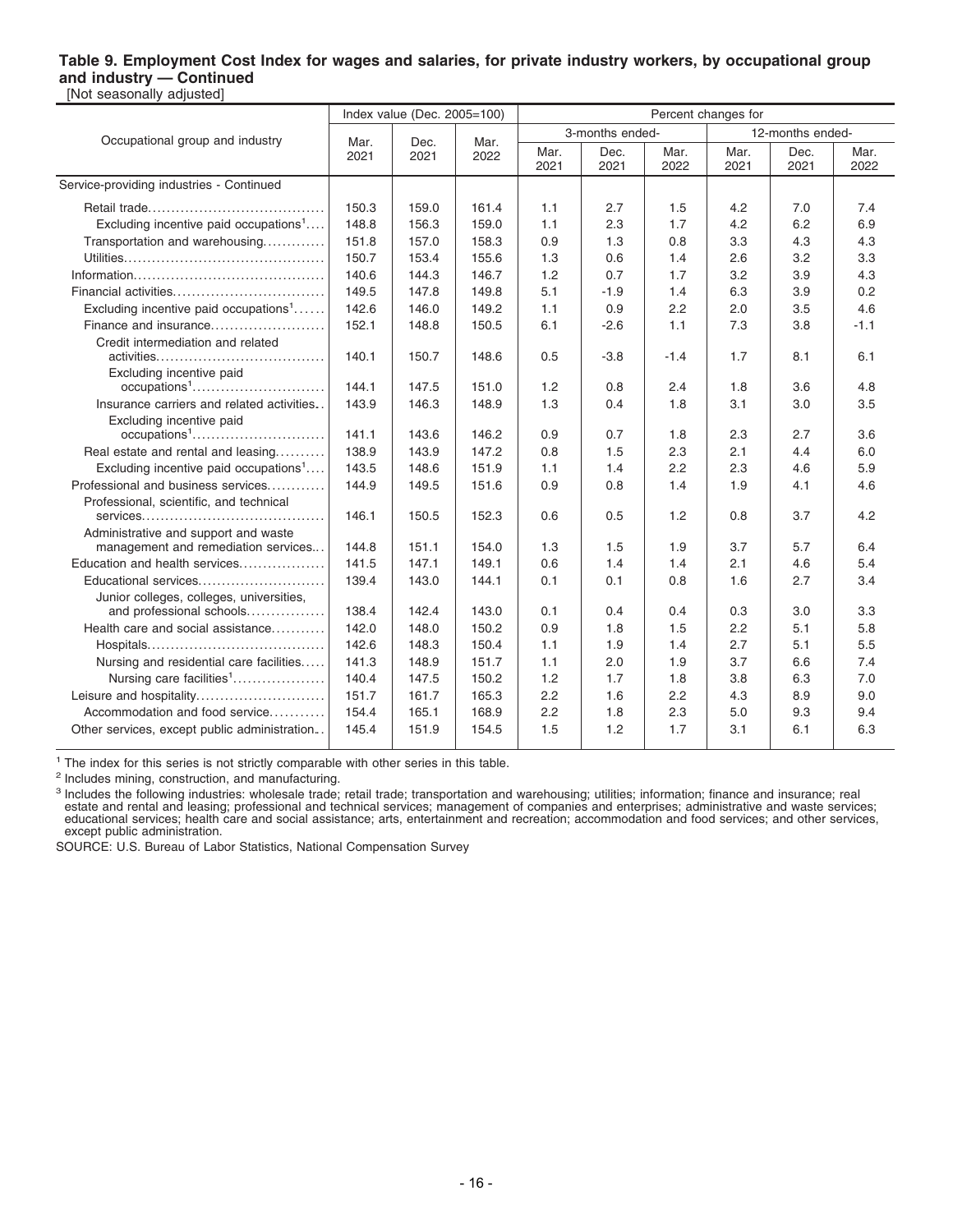#### **Table 10. Employment Cost Index for wages and salaries, for private industry workers, by bargaining status and Census region and division** [Not seasonally adjusted]

|                                           |       | Indexes (Dec.2005=100) |       | Percent changes for- |                 |              |              |                  |              |  |  |
|-------------------------------------------|-------|------------------------|-------|----------------------|-----------------|--------------|--------------|------------------|--------------|--|--|
| Bargaining status and Census region and   | Mar.  | Dec.<br>2021           | Mar.  |                      | 3-months ended- |              |              | 12-months ended- |              |  |  |
| division                                  | 2021  |                        | 2022  | Mar.<br>2021         | Dec.<br>2021    | Mar.<br>2022 | Mar.<br>2021 | Dec.<br>2021     | Mar.<br>2022 |  |  |
| <b>Bargaining status</b>                  |       |                        |       |                      |                 |              |              |                  |              |  |  |
|                                           | 144.5 | 148.6                  | 149.8 | 1.0                  | 1.0             | 0.8          | 3.1          | 3.9              | 3.7          |  |  |
| Goods-producing industries <sup>1</sup>   | 138.6 | 142.6                  | 143.5 | 0.8                  | 0.8             | 0.6          | 2.8          | 3.7              | 3.5          |  |  |
| Manufacturing                             | 136.7 | 141.4                  | 142.3 | 0.9                  | 1.1             | 0.6          | 3.6          | 4.4              | 4.1          |  |  |
| Service-providing industries <sup>2</sup> | 148.3 | 152.4                  | 153.8 | 1.2                  | 1.0             | 0.9          | 3.2          | 4.0              | 3.7          |  |  |
|                                           | 144.6 | 149.8                  | 152.0 | 1.4                  | 1.0             | 1.5          | 3.0          | 5.0              | 5.1          |  |  |
| Goods-producing industries <sup>1</sup>   | 142.8 | 147.5                  | 149.4 | 0.7                  | 1.0             | 1.3          | 2.5          | 4.0              | 4.6          |  |  |
| Manufacturing                             | 142.9 | 147.5                  | 150.0 | 0.8                  | 0.9             | 1.7          | 2.3          | 4.0              | 5.0          |  |  |
| Service-providing industries <sup>2</sup> | 145.0 | 150.3                  | 152.6 | 1.5                  | 1.0             | 1.5          | 3.1          | 5.3              | 5.2          |  |  |
| Census region and division <sup>3</sup>   |       |                        |       |                      |                 |              |              |                  |              |  |  |
|                                           | 146.7 | 150.7                  | 153.1 | 1.8                  | 0.8             | 1.6          | 3.4          | 4.6              | 4.4          |  |  |
|                                           | 151.5 | 156.3                  | 159.4 | 1.7                  | 0.6             | 2.0          | 3.0          | 4.9              | 5.2          |  |  |
| Middle Atlantic                           | 144.9 | 148.7                  | 150.8 | 1.8                  | 0.9             | 1.4          | 3.5          | 4.5              | 4.1          |  |  |
|                                           | 143.1 | 148.4                  | 149.9 | 1.3                  | 0.7             | 1.0          | 3.4          | 5.1              | 4.8          |  |  |
| South Atlantic                            | 146.3 | 150.6                  | 151.9 | 1.6                  | 0.9             | 0.9          | 4.2          | 4.6              | 3.8          |  |  |
| East South Central                        | 140.5 | 146.8                  | 149.3 | 1.5                  | 1.6             | 1.7          | 2.5          | 6.1              | 6.3          |  |  |
| West South Central                        | 138.7 | 145.6                  | 146.8 | 0.8                  | 0.1             | 0.8          | 2.4          | 5.8              | 5.8          |  |  |
|                                           | 141.2 | 146.7                  | 149.0 | 1.1                  | 1.6             | 1.6          | 2.2          | 5.1              | 5.5          |  |  |
| East North Central                        | 139.5 | 145.0                  | 147.3 | 1.1                  | 1.6             | 1.6          | 1.7          | 5.1              | 5.6          |  |  |
| West North Central                        | 145.5 | 151.0                  | 153.1 | 1.3                  | 1.7             | 1.4          | 3.3          | 5.1              | 5.2          |  |  |
|                                           | 148.4 | 153.6                  | 156.3 | 1.3                  | 1.0             | 1.8          | 2.8          | 4.8              | 5.3          |  |  |
|                                           | 145.3 | 151.9                  | 154.6 | 1.3                  | 1.7             | 1.8          | 3.2          | 5.9              | 6.4          |  |  |
|                                           | 149.8 | 154.5                  | 157.2 | 1.4                  | 0.8             | 1.7          | 2.7          | 4.5              | 4.9          |  |  |

<sup>1</sup> Includes mining, construction, and manufacturing.

<sup>2</sup> Includes the following industries: wholesale trade; retail trade; transportation and warehousing; utilities; information; finance and insurance; real estate and rental and leasing; professional and technical services; management of companies and enterprises; administrative and waste services;<br>educational services; health care and social assistance; arts, entertainment a except public administration.

<sup>3</sup> The Census divisions are defined as follows: New England: Connecticut, Maine, Massachusetts, New Hampshire, Rhode Island and Vermont;<br>Middle Atlantic: New Jersey, New York, and Pennsylvania; South Atlantic: Delaware, D

NOTE: The indexes for these series are not strictly comparable to those for the aggregate, occupation, and industry series.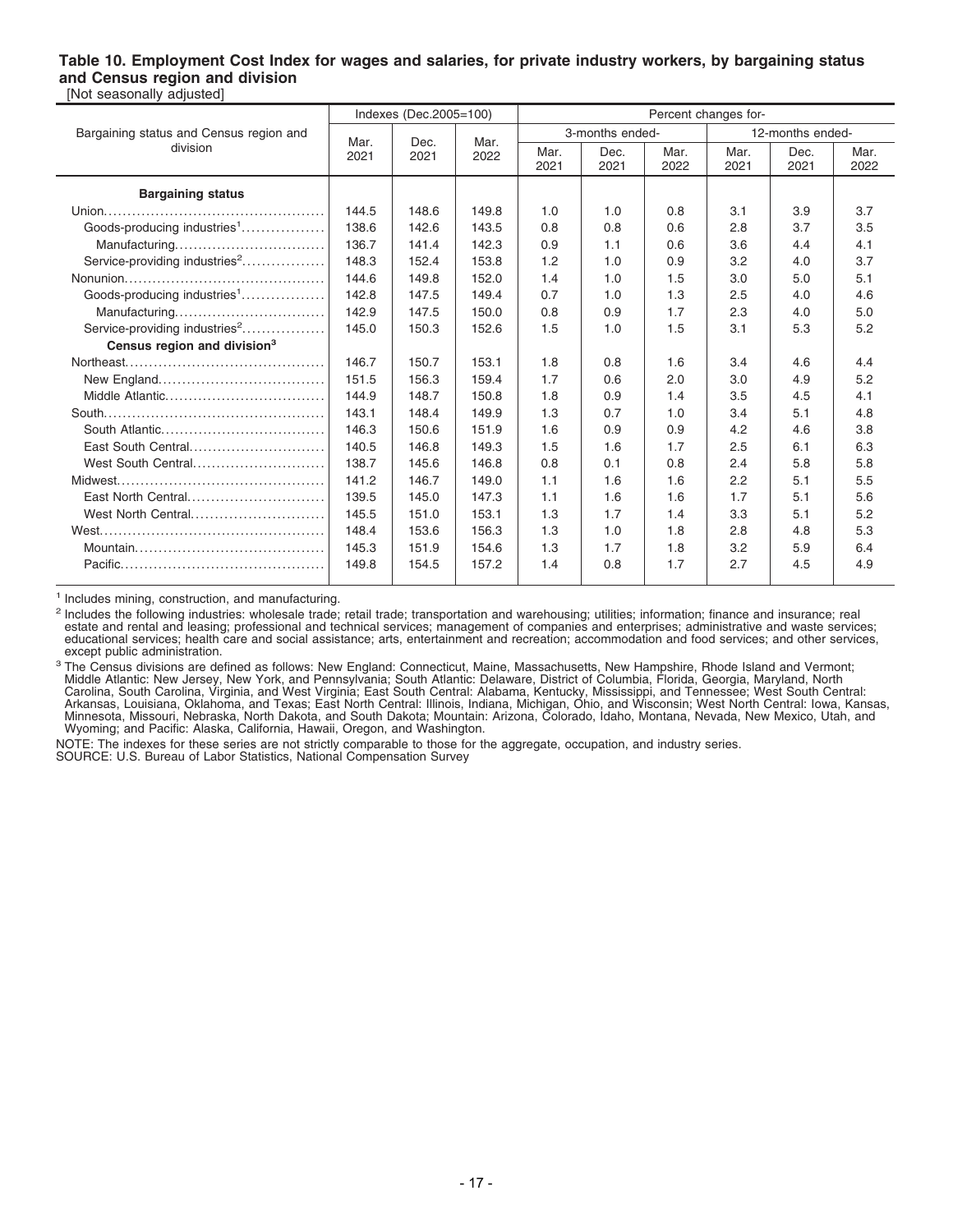#### **Table 11. Employment Cost Index for wages and salaries, for state and local government workers, by occupational group and industry** [Not seasonally adjusted]

|                                       |       | Indexes (Dec. 2005=100) |       | Percent changes for- |              |              |                  |              |              |  |
|---------------------------------------|-------|-------------------------|-------|----------------------|--------------|--------------|------------------|--------------|--------------|--|
| Occupational group and industry       | Mar.  | Dec.                    | Mar.  | 3-months ended-      |              |              | 12-months ended- |              |              |  |
|                                       | 2021  | 2021                    | 2022  | Mar.<br>2021         | Dec.<br>2021 | Mar.<br>2022 | Mar.<br>2021     | Dec.<br>2021 | Mar.<br>2022 |  |
|                                       | 135.8 | 139.0                   | 140.0 | 0.3                  | 0.6          | 0.7          | 1.6              | 2.7          | 3.1          |  |
| Occupational group                    |       |                         |       |                      |              |              |                  |              |              |  |
| Management, professional, and related | 134.6 | 137.3                   | 138.0 | 0.2                  | 0.4          | 0.5          | 1.5              | 2.2          | 2.5          |  |
| Professional and related              | 134.5 | 137.1                   | 137.8 | 0.2                  | 0.3          | 0.5          | 1.6              | 2.2          | 2.5          |  |
|                                       | 136.3 | 139.3                   | 140.6 | 0.4                  | 0.5          | 0.9          | 2.0              | 2.7          | 3.2          |  |
| Office and administrative support     | 136.7 | 139.7                   | 141.0 | 0.4                  | 0.4          | 0.9          | 1.9              | 2.6          | 3.1          |  |
| Service occupations                   | 139.8 | 144.9                   | 146.7 | 0.4                  | 1.2          | 1.2          | 2.0              | 4.1          | 4.9          |  |
| <b>Industry</b>                       |       |                         |       |                      |              |              |                  |              |              |  |
| Education and health services         | 134.7 | 137.7                   | 138.3 | 0.1                  | 0.4          | 0.4          | 1.6              | 2.4          | 2.7          |  |
| Educational services                  | 134.1 | 136.7                   | 137.3 | 0.1                  | 0.3          | 0.4          | 1.7              | 2.1          | 2.4          |  |
|                                       | 134.0 | 136.7                   | 137.3 | 0.1                  | 0.3          | 0.4          | 1.6              | 2.1          | 2.5          |  |
| Elementary and secondary schools      | 133.8 | 136.3                   | 136.8 | 0.1                  | 0.2          | 0.4          | 1.8              | 2.0          | 2.2          |  |
| Health care and social assistance     | 140.4 | 145.6                   | 146.7 | 0.6                  | 1.5          | 0.8          | 1.8              | 4.3          | 4.5          |  |
|                                       | 139.4 | 144.6                   | 145.7 | 0.6                  | 1.4          | 0.8          | 1.8              | 4.4          | 4.5          |  |
| Public administration                 | 137.2 | 140.8                   | 142.7 | 0.5                  | 0.7          | 1.3          | 1.6              | 3.2          | 4.0          |  |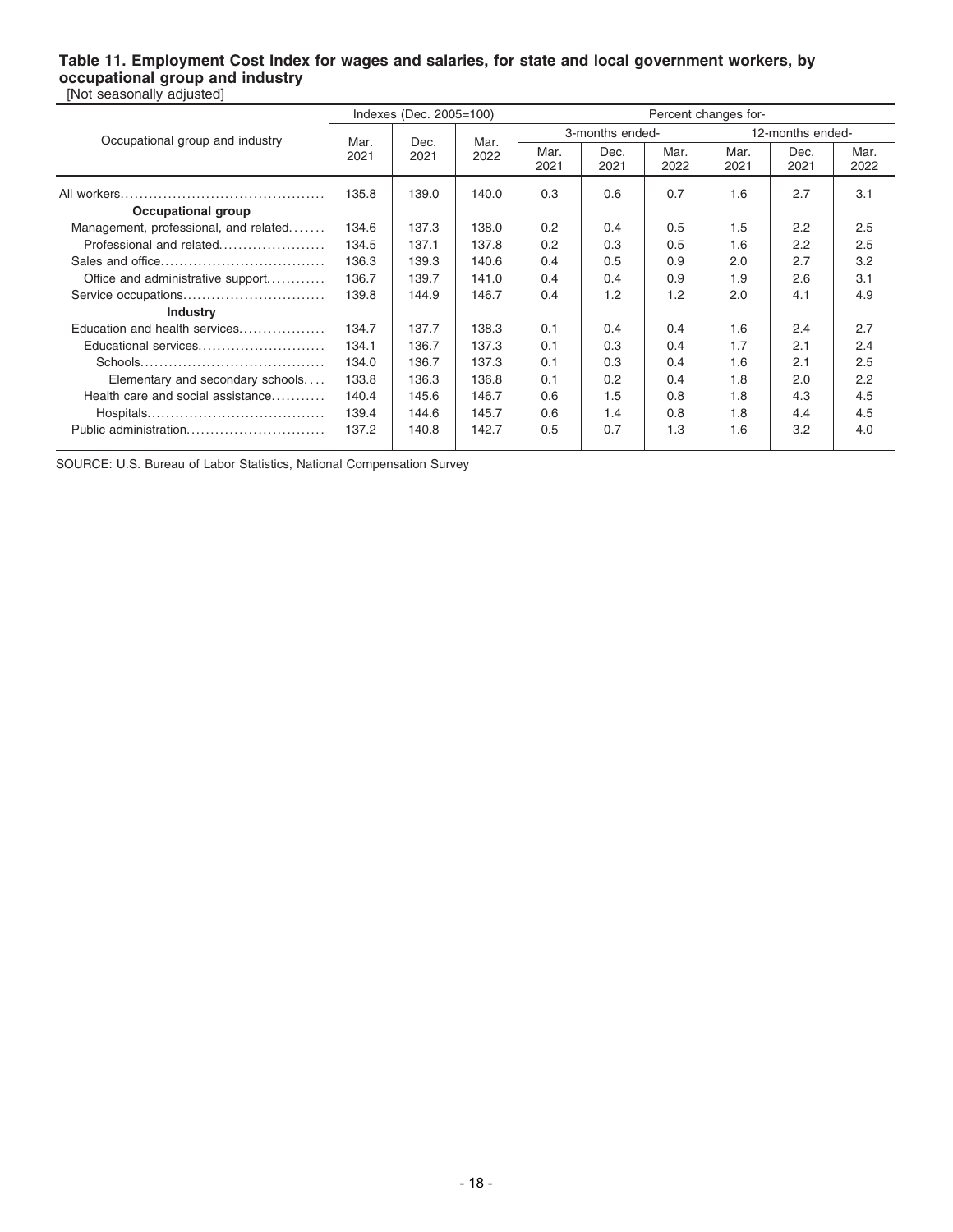### **Table 12. Employment Cost Index for benefits, by occupational group, industry, and bargaining status**

| [Not seasonally adjusted]                                                              |       |                         |       |                      |                 |              |                  |              |              |  |
|----------------------------------------------------------------------------------------|-------|-------------------------|-------|----------------------|-----------------|--------------|------------------|--------------|--------------|--|
|                                                                                        |       | Indexes (Dec. 2005=100) |       | Percent changes for- |                 |              |                  |              |              |  |
| Occupational group, industry, and bargaining                                           | Mar.  | Dec.                    | Mar.  |                      | 3-months ended- |              | 12-months ended- |              |              |  |
| status                                                                                 | 2021  | 2021                    | 2022  | Mar.<br>2021         | Dec.<br>2021    | Mar.<br>2022 | Mar.<br>2021     | Dec.<br>2021 | Mar.<br>2022 |  |
| <b>Civilian workers</b>                                                                |       |                         |       |                      |                 |              |                  |              |              |  |
|                                                                                        | 145.6 | 148.6                   | 151.5 | 0.8                  | 0.7             | 2.0          | 2.5              | 2.8          | 4.1          |  |
| <b>Private industry workers</b>                                                        |       |                         |       |                      |                 |              |                  |              |              |  |
|                                                                                        | 140.3 | 143.2                   | 146.1 | 0.9                  | 0.8             | 2.0          | 2.5              | 2.9          | 4.1          |  |
| <b>Occupational group</b>                                                              |       |                         |       |                      |                 |              |                  |              |              |  |
| Management, professional, and related                                                  | 138.6 | 141.3                   | 144.2 | 1.0                  | 0.7             | 2.1          | 2.4              | 3.0          | 4.0          |  |
|                                                                                        | 142.1 | 144.7                   | 148.3 | 0.9                  | 0.8             | 2.5          | 2.7              | 2.7          | 4.4          |  |
| Natural resources, construction, and                                                   |       |                         |       |                      |                 |              |                  |              |              |  |
|                                                                                        | 142.7 | 145.6                   | 147.1 | 0.8                  | 0.6             | 1.0          | 2.1              | 2.8          | 3.1          |  |
| Production, transportation, and material                                               |       |                         |       |                      |                 |              |                  |              |              |  |
| $moving \dots \dots \dots \dots \dots \dots \dots \dots \dots \dots \dots \dots \dots$ | 141.0 | 144.6                   | 147.6 | 0.4                  | 0.6             | 2.1          | 2.5              | 2.9          | 4.7          |  |
| Service occupations                                                                    | 140.1 | 144.0                   | 147.3 | 0.9                  | 1.0             | 2.3          | 2.8              | 3.7          | 5.1          |  |
| <b>Industry</b>                                                                        |       |                         |       |                      |                 |              |                  |              |              |  |
| Goods-producing industries <sup>2</sup>                                                | 135.8 | 138.7                   | 141.8 | 0.7                  | 0.4             | 2.2          | 2.1              | 2.8          | 4.4          |  |
|                                                                                        | 135.0 | 138.2                   | 141.7 | 0.5                  | 0.4             | 2.5          | 2.1              | 2.9          | 5.0          |  |
| Aircraft manufacturing                                                                 | 98.4  | 122.4                   | 127.3 | 2.1                  | 0.2             | 4.0          | 4.2              | 27.0         | 29.4         |  |
| Service-providing industries <sup>3</sup>                                              | 141.9 | 144.8                   | 147.8 | 0.9                  | 0.8             | 2.1          | 2.5              | 3.0          | 4.2          |  |
| <b>Bargaining status</b>                                                               |       |                         |       |                      |                 |              |                  |              |              |  |
|                                                                                        | 152.3 | 155.5                   | 157.2 | 0.5                  | 0.5             | 1.1          | 2.9              | 2.6          | 3.2          |  |
|                                                                                        | 137.9 | 140.8                   | 143.9 | 1.0                  | 0.8             | 2.2          | 2.4              | 3.1          | 4.4          |  |
| State and local government workers                                                     |       |                         |       |                      |                 |              |                  |              |              |  |
|                                                                                        | 165.1 | 168.5                   | 170.9 | 0.4                  | 0.8             | 1.4          | 2.6              | 2.5          | 3.5          |  |

<sup>1</sup> Includes workers in the private nonfarm economy except those in private households, and workers in the public sector, except the federal government.

<sup>2</sup> Includes mining, construction, and manufacturing.<br><sup>3</sup> Includes the following industries: wholesale trade; retail trade; transportation and warehousing; utilities; information; finance and insurance; real<br>estate and ren educational services; health care and social assistance; arts, entertainment and recreation; accommodation and food services; and other services, except public administration.